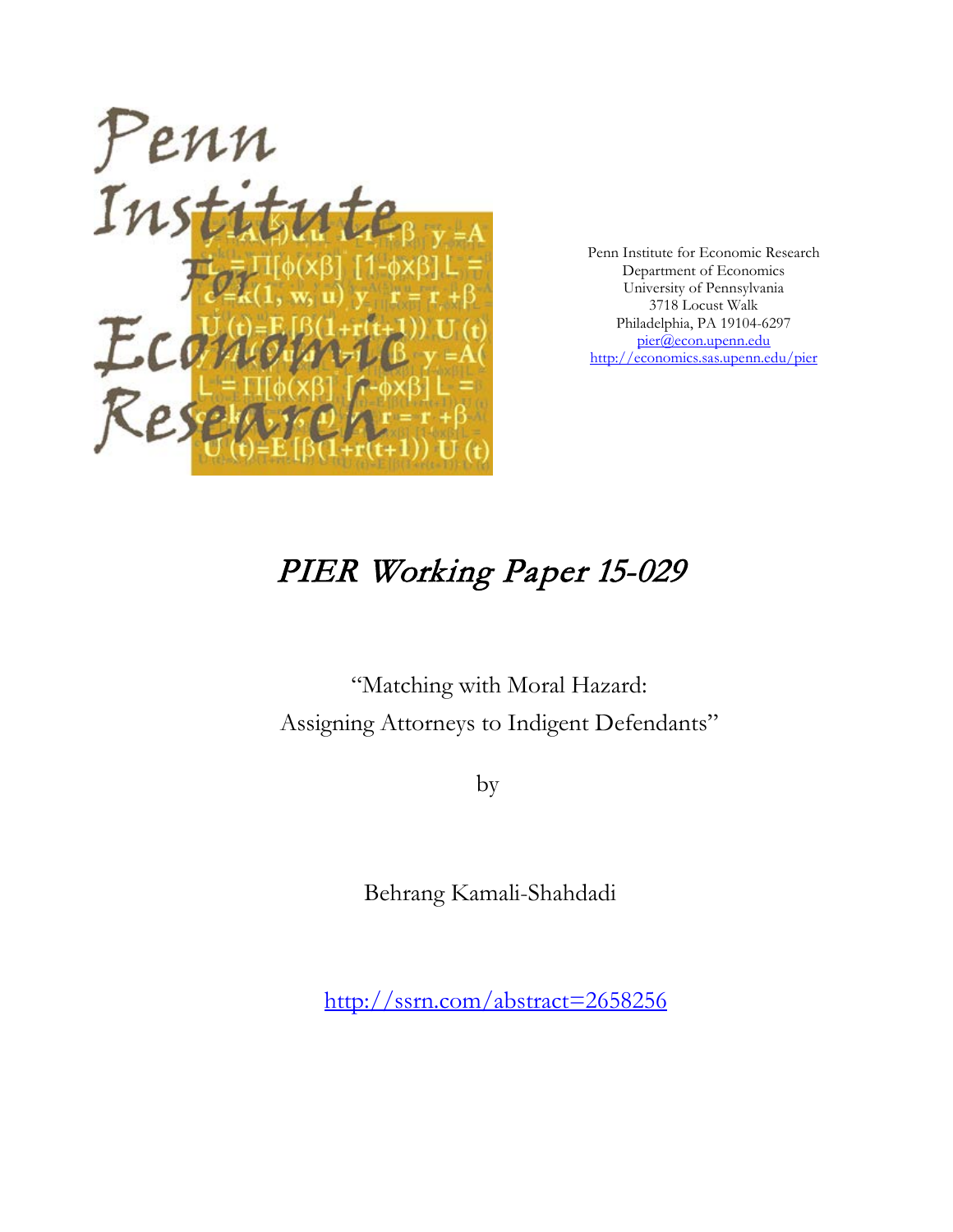# Matching with Moral Hazard: Assigning Attorneys to Indigent Defendants

Behrang Kamali-Shahdadi <sup>∗</sup>

September 2, 2015

#### Abstract

Each year, over a hundred thousand defendants who are too poor to pay for a lawyer are assigned counsel. Existing procedures for making such assignments are essentially random and have been criticized for giving indigent defendants no say in choosing the counsel they are assigned to. In this paper, we model the problem of assigning counsel to indigent defendants as a matching problem. A novel aspect of this matching problem is the moral hazard component on the part of counsel. Within the model, we show that holding the total expenditure for counsel fixed and changing the matching procedure to accommodate defendants' and attorneys' preferences will make defendants worse off. More precisely, if we switch from random matching to stable matching, defendants become worse off because stable matching exacerbates the moral hazard problem on the part of counsel. In addition, we find conditions on reservation wages of attorneys under which random matching is the efficient way to allocate defendants to counsel.

Keywords: Matching, Moral Hazard, Contract, Indigent Defense JEL classification: D47, D86, C78

# 1 Introduction

Each year, more than a hundred thousand individuals in the U.S. who are too poor to pay for counsel are subject to criminal prosecution.<sup>[1](#page-1-0)</sup> The Sixth Amendment to the U.S. Constitution guarantees defendants the right to counsel in federal criminal prosecutions

<sup>∗</sup>Correspondence: Behrang Kamali Shahdadi: Department of Economics, University of Pennsylvania, (email: [behrang@sas.upenn.edu\)](mailto:behrang@sas.upenn.edu). I am deeply indebted to Rakesh Vohra for his guidance and continuous support. I am grateful to SangMok Lee, Andrew Postlewaite, and Alvaro Sandroni for their valuable advice. I also thank Aislinn Bohren, Mallesh Pai, Eduardo Azevedo, George Mailath, Steven Matthews, Nicholas Janetos, and seminar participants at the University of Pennsylvania for their helpful comments and suggestions.

<span id="page-1-0"></span><sup>&</sup>lt;sup>1</sup>[Langton and Farole](#page-25-0) [\(2010\)](#page-25-0) report, "In 2007, 957 public defender offices across the nation received more than 5.5 million indigent defense cases."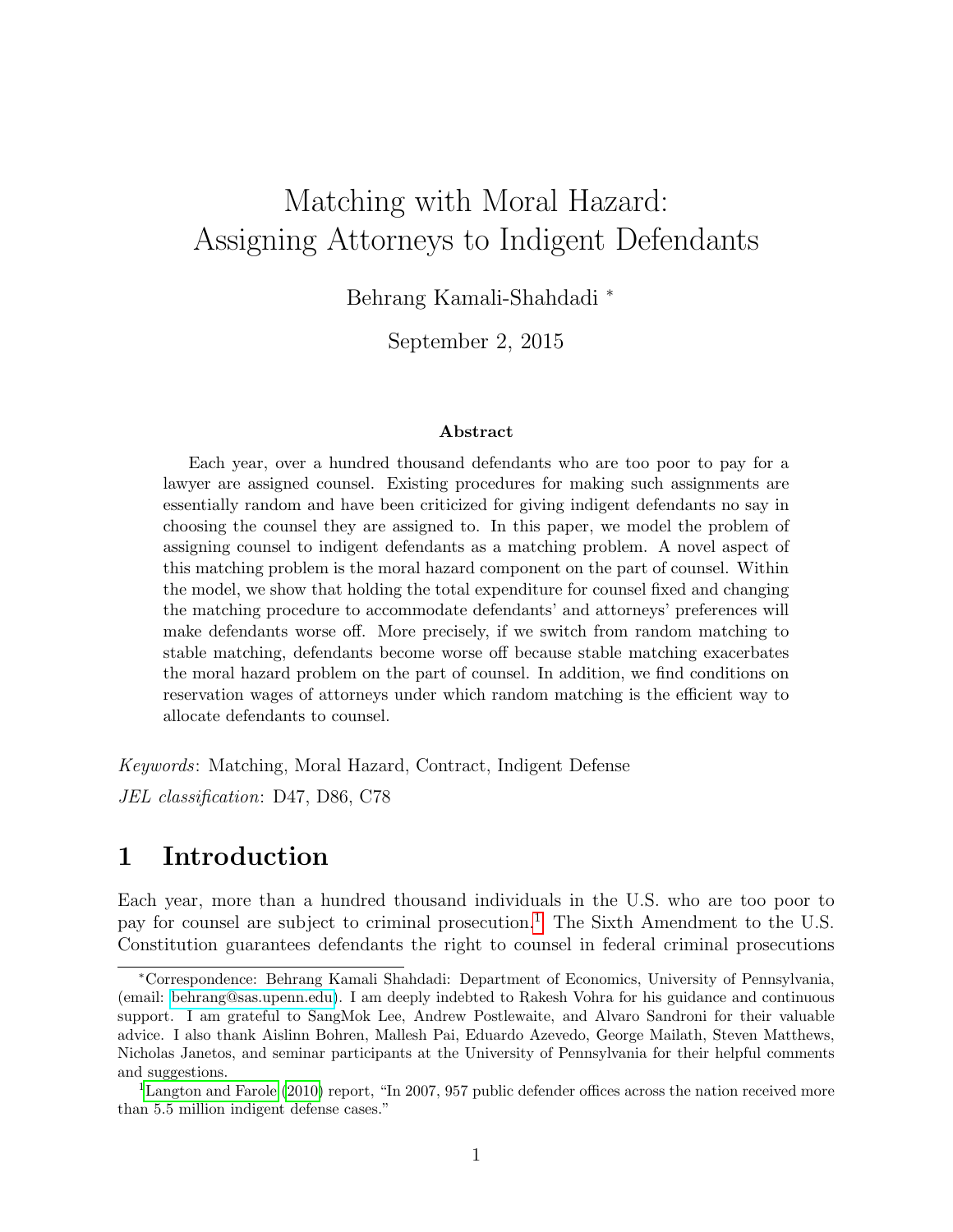but does not specify how this right is to be exercised. The U.S. Supreme Court expanded these rights in a series of cases decided in the 1960s and 1970s. The most celebrated of these being *Gideon v. Wainwright* (1963), in which the court held that a defendant charged with a felony, including state crimes, had the right to government-provided counsel.

At present, the government provides counsel for indigent defendants using three different defender systems. The first is the practice of hiring defense attorneys from public defender organizations, in which salaried staff attorneys render criminal indigent defense services through a public or private nonprofit organization or as direct government employees [\(Cohen \(2012\)](#page-24-0)). The second is contract defense programs. In this system, contracts to represent indigent defendants are awarded through an "auction." The dollar value of the contract and its duration are specified before the auction. Private attorneys, bar associations, or law firms indicate their willingness to accept the specified contract. Then the government awards the contract to a subset of participants based on their quality. The duration of each contract is one year, and the dollar value is set in terms of a flat fee per criminal case or hourly rate with a cap, which turns into a flat fee per case if the attorney's work report exceeds the cap. The third system is to use assigned counsel programs, in which a judge assigns an attorney to the case, and the attorney accepts out of professional courtesy.

The common feature of all three systems is that the indigent defendant is not permitted to choose his/her attorney. [Schulhofer and Friedman \(1993\)](#page-25-1) summarize this state of affairs as follows:

Most citizens would consider it shockingly unethical for an attorney representing one side in a lawsuit to be selected or paid, even indirectly, by the opposing party. Yet such principles are violated routinely in this country on a massive scale. In criminal cases, the great majority of defense attorneys are paid directly or indirectly by the prosecuting party, the state.

Drumgo v. Superior Court (1973) is an extreme example of the denial of choice. Fleeta Drumgo and five others were each charged with five counts of murder, one count of conspiracy, and one count of assault while serving a state prison sentence. Four features made Drumgo's case special: A private attorney had to be appointed because the public defender's office was unable to serve. Richard Hodge, the attorney requested by Drumgo was qualified and willing to represent Drumgo. Drumgo's request for representation by Hodge preceded the appointment of a different private attorney by the trial judge. The trial judge denied Drumgo's request to be represented by Hodge. Subsequently, the court of appeals ordered the trial judge to replace Drumgo's court chosen counsel with Hodge. This decision was overturned by the California Supreme Court on the grounds that the trial judge had the discretionary power to appoint counsel for an indigent defendant [\(Tague \(1974\)](#page-25-2)).

In this paper, we take up the question of how counsel should be matched to indigent defendants and analyze the effect of allowing indigent defendants a choice. In our model, the government moves first by announcing a contract. This is followed by an entry decision by attorneys, and then using the announced selection process, the government selects which attorneys to hire. Then there is a matching stage in which defendants are matched to hired attorneys. Subsequently, each attorney decides whether to exert effort for his/her assigned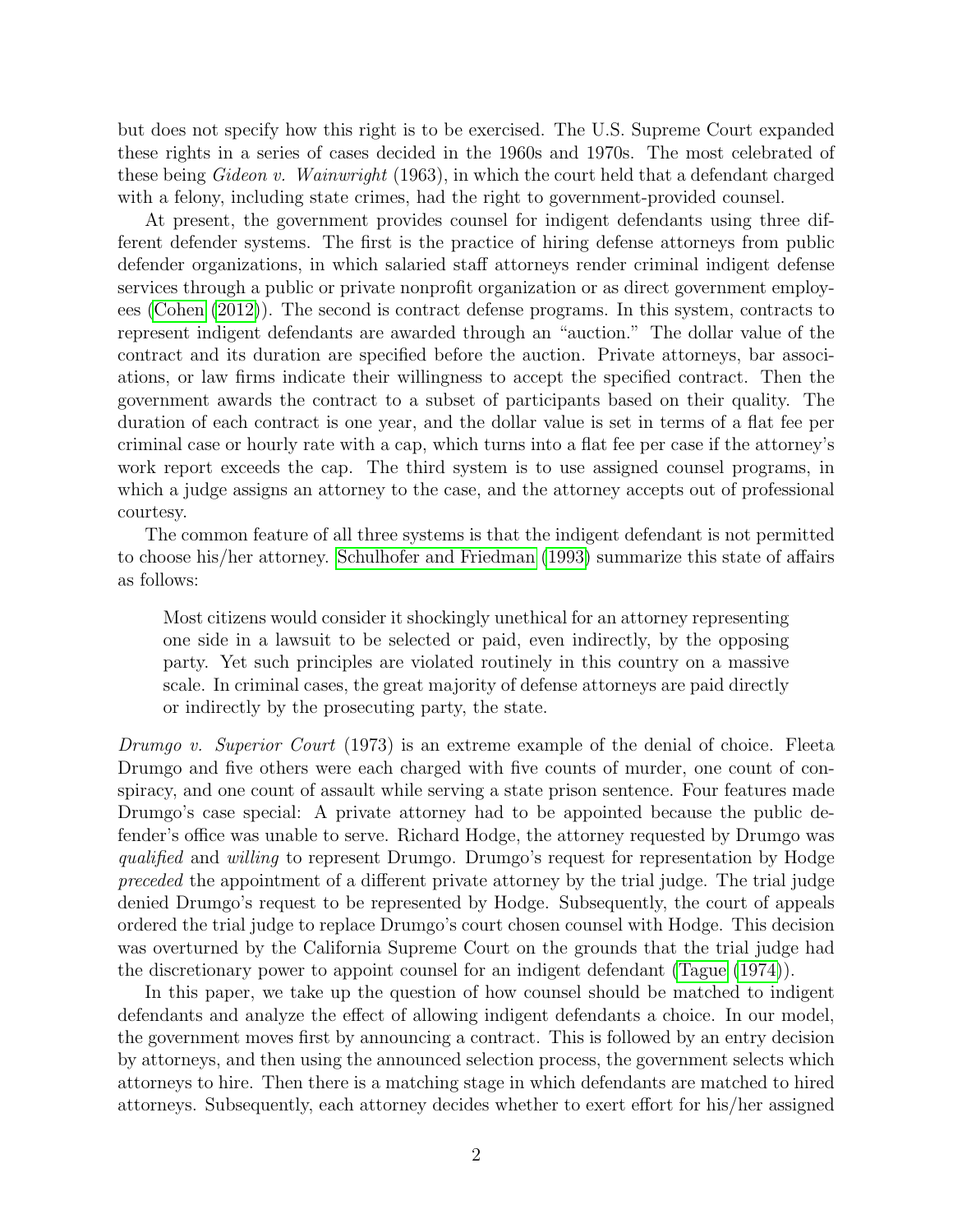client or shirk the responsibility. Because the government has to provide funding for this system, the government is responsible for designing the contract using a selection process, a matching process, and a wage contract. To put it differently, a contract specifies a selection process, a matching process, and a wage contract.

What distinguishes this problem from other matching problems considered in the literature is the moral hazard component. The government that is charged with matching defendants to attorneys must ensure that sufficient incentives exist for each attorney to exert effort on behalf of his/her assigned defendant.

There is much evidence of a moral hazard problem in the representation of indigent defendants, especially under private contractor systems. Furthermore, shirking can be grounds for appeal (see Strickland v. Washington (1984)). One vivid instance of moral hazard comes from McDuffie County, Georgia. In an effort to cut costs on indigent defense, a contract was awarded to Bill Wheeler, who offered to perform all the county's indigent defense work for \$25, 000, almost \$20, 000 lower than the other two bids and \$21, 000 lower than the previous year's cost. As part of his contract, Wheeler continued to maintain a private practice as well. As [Lemos \(2000\)](#page-25-3) reports, "most of Wheeler's indigent clients met him for the first time in court. After a brief, whispered conversation, Wheeler would recommend a guilty plea." Between 1993 and 1998, Wheeler filed only seven motions and tried only 14 cases in court, of which only two were jury trials.

The first part of this paper justifies the denial of choice in the indigent defense system. We compare the indigent defense system under three different matching rules. The first rule assigns indigent defendants uniformly at random to counsel. We view this as representative of how defendants are currently matched with counsel [\(Schulhofer and Friedman \(1993\)](#page-25-1) and [Cohen \(2012\)](#page-24-0)). We then consider a setting in which defendants are permitted to choose a counsel from the same group of attorneys as before. Indeed, [Tague \(1974\)](#page-25-2) and [Schulhofer](#page-25-1) [and Friedman \(1993\)](#page-25-1) have all argued for giving defendants a greater say in the choice of counsel. [Schulhofer and Friedman \(1993\)](#page-25-1), in particular, suggest the use of vouchers. We model the outcome of such a voucher system as a stable matching; however, under the voucher system, the group of attorneys who are assigned to indigent defendants may be different. We show that holding the government's budget fixed, changing the matching from random to stable, i.e., accommodating defendants' and attorneys' preferences, makes defendants worse off. Moreover, we show that using a voucher system, i.e., using a stable matching and changing the set of hired attorneys, makes the indigent defendants worse off. There are two main reasons why permitting defendants a choice makes them worse off. First, institutional restrictions require that wage contracts be nondiscriminatory, i.e., the government cannot give different wages to different attorneys for different cases.[2](#page-3-0) Under this restriction, if the government changes the matching rule from uniform random to stable, then there will be an attorney who knows that he/she will get the worst case after signing the contract. Hence, this attorney's participation constraint is violated under the previous wage contract. To satisfy this attorney's participation constraint, the government raises every attorney's wage contract. As a result, given a fixed budget, the government can't hire enough attorneys and incentivize them to exert effort.

The second reason is risk aversion on the part of the attorneys. The government has

<span id="page-3-0"></span> $2$ We discuss reasons for restriction to nondiscriminatory wage contracts in section [5.](#page-16-0)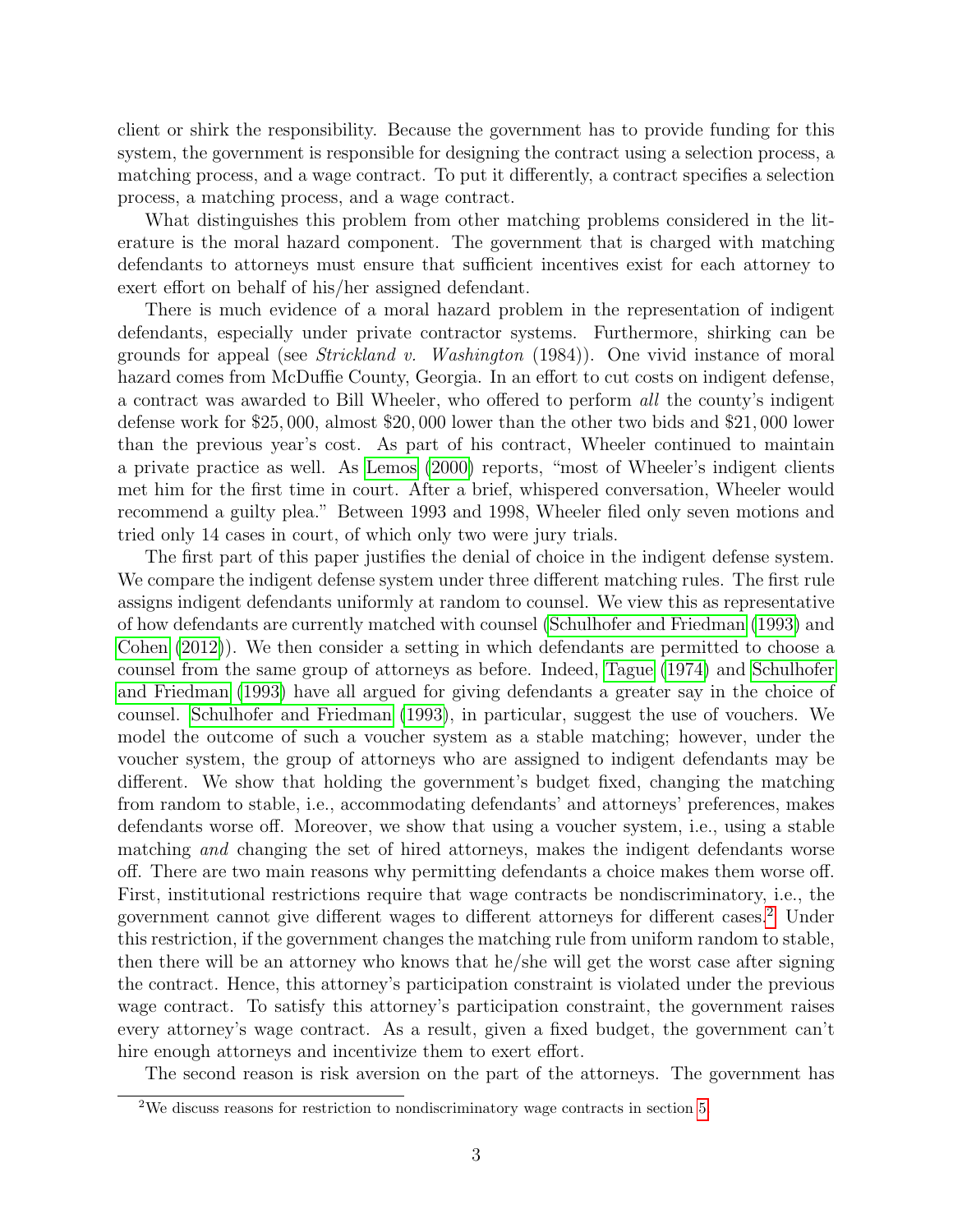to compensate for the disutility of exerting effort for each attorney by providing a wage contract. Under the uniform random matching, the government has to compensate all attorneys for the expected disutility of exerting effort. However, under stable matching, each attorney is assigned to a specific indigent defendant, and the government has to compensate attorneys for different costs of exerting high effort. Consider a case in which hired attorneys have the same reservation wage and attorneys are risk averse, i.e., their utility function for money is concave. The cheapest way for the government to compensate all of them is to give them a uniform lottery over all indigent defendants and the same wage contract because their utility function for money is concave. In section [5,](#page-16-0) we formally show that after relaxing the institutional restriction to only nondiscriminatory wage contracts, if a condition on reservation wages of a subset of attorneys and a condition on cost function are satisfied, the government will optimally choose a nondiscriminatory contract and the uniform random matching.

The second part of this paper explores an optimal allocation and an optimal contract. We characterize the optimal allocation of attorneys to indigent defendants, in which an allocation is a lottery over different matchings. We show that if the reservation wage of all hired attorneys is the same, the uniform random matching is optimal. In addition, if the cost function is separable, then the status quo indigent defense system is using the optimal contract, even if the government is allowed to use any discriminatory wage contract and any allocation of attorneys to indigent defendants.

### 2 Model

There is a finite set of indigent defendants J, and  $|J| = N$ . The difficulty of each indigent defendant  $j \in J$ 's case is exogenously given and denoted by  $d_j \in D$ <sup>[3](#page-4-0)</sup>. Index indigent defendants according to their case difficulty, i.e.,  $d_j \leq d_{j+1} \forall j \in J$ . There is a finite set of available attorneys  $I^a$ , and the number of available attorneys exceeds the number of indigent defendants, i.e.,  $|I^a| > |J|$ . Each attorney  $i \in I^a$  has an exogenous quality  $q_i \in Q$ .<sup>[4](#page-4-1)</sup> Index attorneys in  $I^a$  according to their quality,  $q_i \leq q_{i+1}$   $\forall i \in I^a$ . Each indigent defendant is in need of an attorney. By law, the government has to provide each indigent defendant with one attorney. Furthermore, the government has to ensure that each indigent defendant receives representation that satisfies the "effective assistance of counsel" criterion, which we discuss later.

The game begins with the government announcing a contract. A contract specifies a selection rule, an allocation rule, and a wage contract, all of which we define later. Attorneys decide to participate given the announced contract. Denote the set of attorneys who participate by  $I^p \subseteq I^a$ .

The government hires a subset of participating attorneys based on the announced selection rule. The set of hired attorneys is denoted by  $I \subseteq I^p$ . The government has to hire N attorneys to ensure that each indigent defendant has an attorney. If  $|I| < N$ , then the

<span id="page-4-0"></span><sup>&</sup>lt;sup>3</sup> One can interpret the difficulty of a case by the type of indigent defendant or the type of case assigned to the indigent defendant.

<span id="page-4-1"></span><sup>&</sup>lt;sup>4</sup>One can determine the quality of an attorney by the amount of experience he/she has and the law school from which he/she graduated [\(Iyengar](#page-25-4) [\(2007\)](#page-25-4)).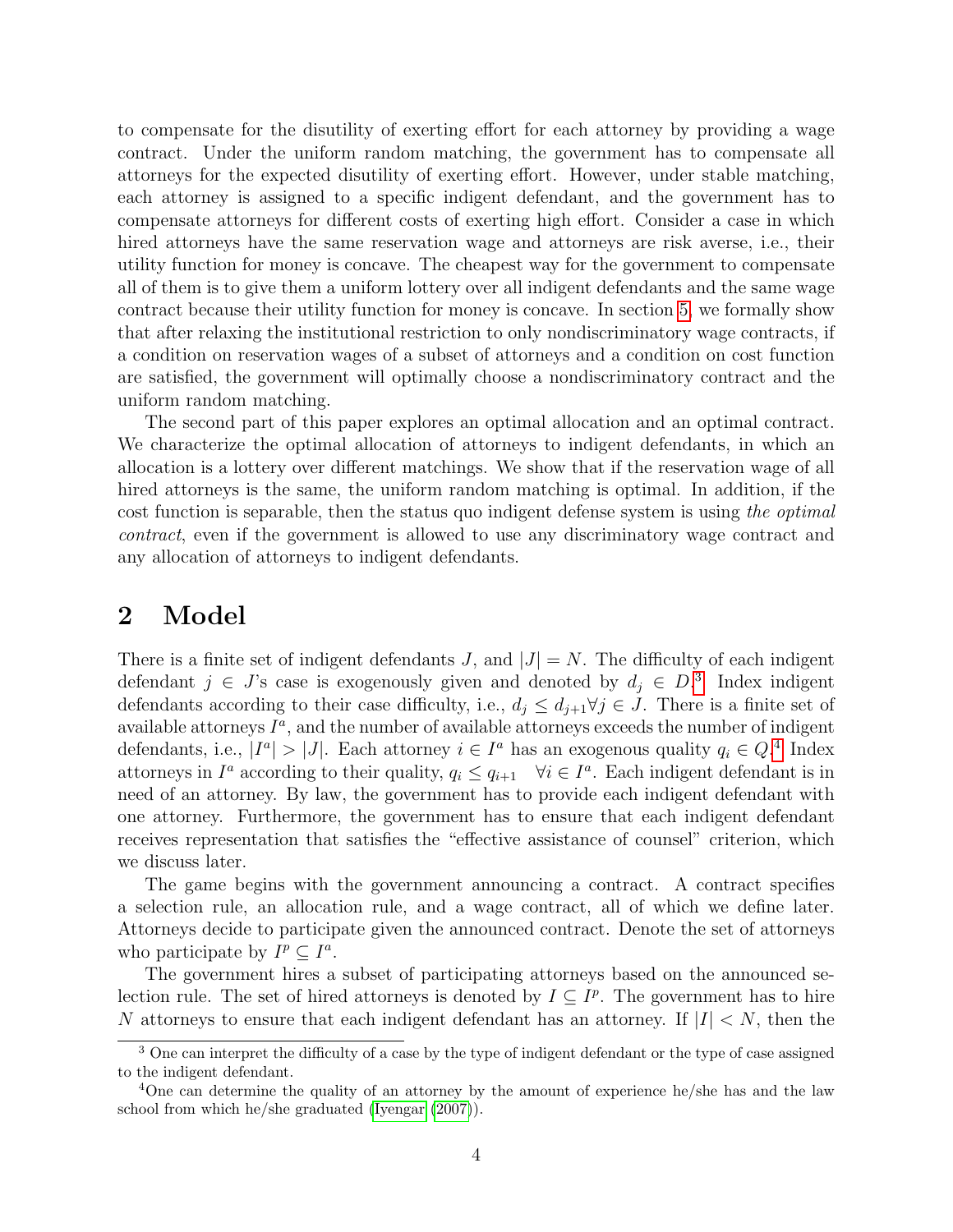constitutional right of at least one indigent defendant is violated; hence, we require that  $|I| = N$  for an indigent defense system. Based on the announced allocation rule, attorneys are assigned to a defendant. Subsequently, each attorney decides to exert high effort or low effort, denoted by  $e \in \{e_l, e_h\}$ , on behalf of his/her assigned client.

A wage contract  $(w_1, w_2)$  specifies payments to hired attorneys based on a noisy signal of the attorney's effort level. The effort is not observable by the government; therefore, it's not contactable. Based on the announced wage contract, each attorney is paid a contingent wage, i.e.,  $w_1$  if the signal is  $s_1$  and  $w_2$  if the signal is  $s_2$ . The signal  $s \in \{s_1, s_2\}$  follows the distribution  $p_l = Pr(s_2|e_l)$ ,  $p_h = Pr(s_2|e_h)$ .  $s_2$  is more likely if the attorney exerts a high effort rather than a low effort, i.e.,  $p_h > p_l$ . To put it differently,  $s_2$  is good news about the attorney's effort being high, and  $s_1$  is a bad news about the attorney's effort being high. The signal can be the number of visits before the trial that the attorney had with his client, the number of motions that the attorney filed, and other indicators of the attorney's effort. The government cannot rely on an indigent defendant's report about the attorney's effort, because every convicted indigent defendant will use his/her own report as grounds for appealing the court's decision.

An attorney with quality  $q_i$  has an outside option  $r(q_i)$ . If attorney i gets hired, his/her payoff is  $u(w) - c(e, d)$ , which is determined by wage, effort, and difficulty of the assigned case.

The government wants to minimize the sum of the expected payments to hired attorneys, i.e.,  $\sum_{i\in I} p_h w_2 + (1-p_h)w_1$ , subject to providing every indigent defendant with one attorney who satisfies the minimum effort condition. Each attorney must choose high effort  $e_h$  in compliance with the effective assistance standard specified in the Strickland v. Washington (1984) ruling. In Strickland v. Washington (1984), the court announced the standard for evaluating postconviction claims of ineffective assistance.

<span id="page-5-1"></span><span id="page-5-0"></span>**Assumption 1** (i)  $u(w)$  is strictly increasing, continuous, and strictly concave in w.

- <span id="page-5-2"></span>(ii) High effort costs more than low effort, i.e.,  $c(e_h, d_j) > c(e_l, d_j)$  for any  $d_j \in D$ .
- <span id="page-5-3"></span>(iii)  $r(q_i)$  is nondecreasing in  $q_i$ .
- <span id="page-5-4"></span>(iv)  $c(e_h, d)$  is nondecreasing in d and  $c(e_h, d_1) \neq c(e_h, d_N)$ .
- <span id="page-5-5"></span>(v)  $c(e_h, d) - c(e_l, d)$  is nondecreasing in d.

Assumptions [1-](#page-5-0)[i](#page-5-1) and [1](#page-5-0)[-ii](#page-5-2) on the utility function and the cost function are standard in moral hazard literature; strict concavity of  $u(w)$  follows from risk aversion of attorneys. The main result of the paper holds for risk-neutral attorneys as well. Assumption [1-](#page-5-0)[iii](#page-5-3) about the reservation wage is plausible because the quality of an attorney is a qualitative measure, which represents demand for an attorney. More demand corresponds to a higher reservation wage. The first part of Assumption [1](#page-5-0)[-iv](#page-5-4) is without loss of generality because we determined the order of the indigent defendants based on the difficulty of their case; however, the order of these difficulties are not specified. To put it differently, we can define a new difficulty measure for each case such that  $c(e_h, d)$  is nondecreasing in d. The second part of Assumption [1](#page-5-0)[-iv](#page-5-4) is satisfied if at least two indigent defendants have cases with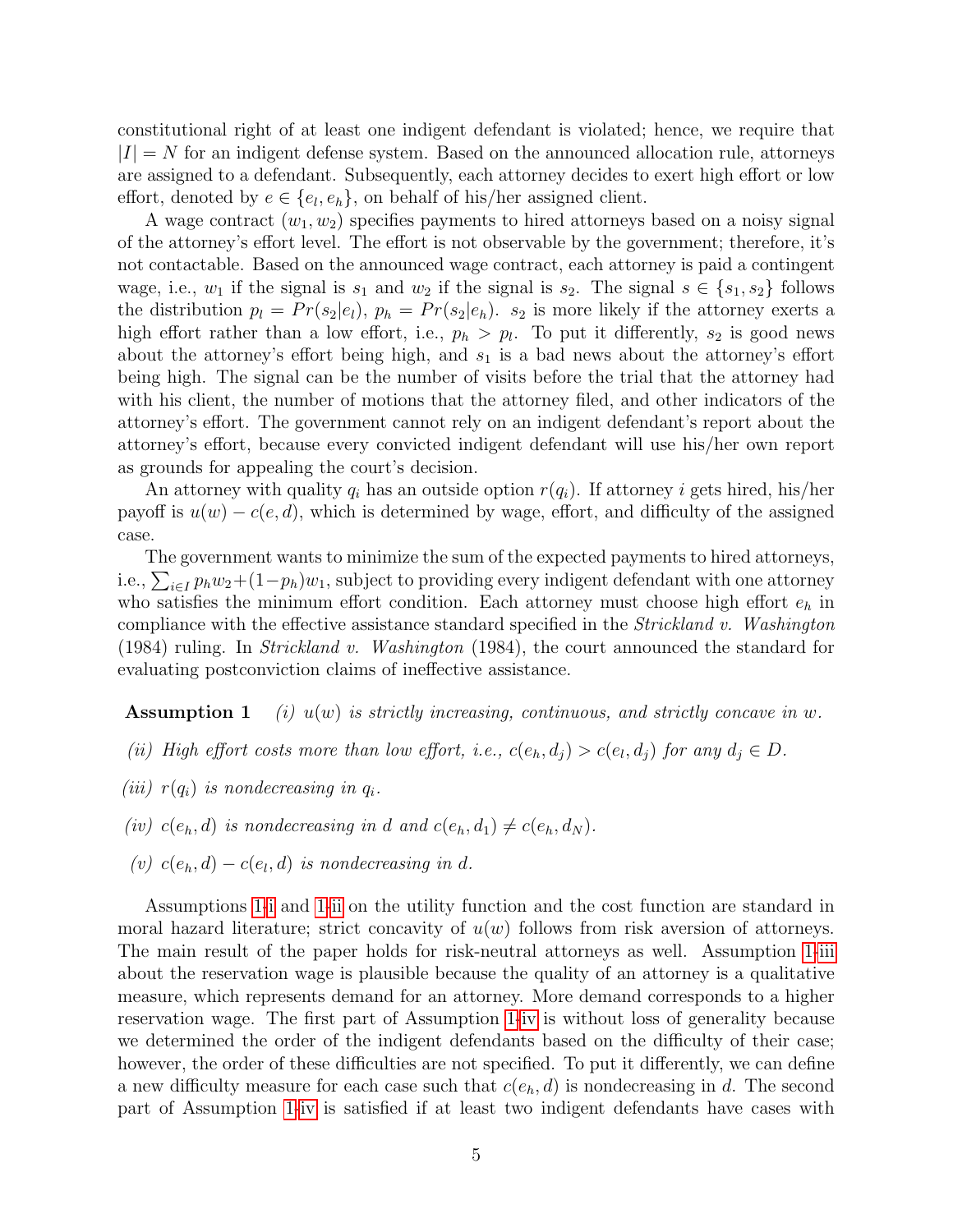different costs of exerting high effort. Assumption [1-](#page-5-0)[v](#page-5-5) (increasing differences assumption) states that if the cost of exerting high effort for case  $j$  is higher than that for case  $j'$ , then the difference between the cost of exerting high effort and low effort for case  $j$  should be higher than the difference between the cost of exerting high effort and low effort for case j'. We assume that all attorneys in  $I^p$  have a weak incentive to participate, and all other attorneys have a strict incentive not to participate in the indigent defense system.

The government selects a subset of attorneys to represent indigent defendants from the set of participating attorneys. A selection rule is a mapping from the power set of  $I^a$  into the power set of  $I^a$ , such that  $\Gamma(\tilde{I}) \subseteq \tilde{I}$   $\forall \tilde{I} \subseteq I^a$ . To put it differently, there is a set of available attorneys  $I^a$ , a subset of this set will participate  $I^p$ , and then the government uses the specified selection rule  $\Gamma$  to hire a subset of this set  $I = \Gamma(I^p)$ .

Given a set of hired attorneys I, a matching is a one-to-one mapping  $\mu: J \to I$ . Denote the set of all matchings by  $\mathcal{M}(I)$ . An allocation  $\lambda(I) = (\lambda_{\mu}(I))_{\mu \in \mathcal{M}(I)}$  is a probability distribution over the set of all matchings. An allocation determines how to (randomly) assign a given set of attorneys to a set of indigent defendants. For each matching  $\mu \in \mathcal{M}(I)$ ,  $0 \leq \lambda_{\mu}(I) \leq 1$  and  $\sum_{\mu \in \mathcal{M}(I)} \lambda_{\mu}(I) = 1$ . Denote the set of all  $\lambda(I)$  by  $\Delta \mathcal{M}(I)$ . Given an allocation  $\lambda(I)$ , define  $\phi_{\lambda}(I)(i, j)$  as the probability that attorney  $i \in I$  matches with indigent  $j \in J$ . Define  $\Phi_{\lambda}$  as  $N \times N$  matrix, where element  $(i, j)$  is  $\phi_{\lambda}(i, j)$ . Note that  $\Phi_{\lambda}$  is a doubly stochastic matrix. A *random allocation*,  $\lambda(I)$ , is an allocation such that  $\exists i \in I, \exists j \in J : 0 < \phi_{\lambda}(i, j) < 1.$  Under a random allocation, at least one attorney does not know his assigned case when he/she signs the contract.

The government needs to announce an allocation for each set of hired attorneys. The government can announce the same rule for all sets of hired attorneys or the government can use different allocations for different sets of hired attorneys. In sections [3](#page-6-0) and [4,](#page-12-0) the government uses the same allocation no matter which attorneys are defending the indigent defendants. However, in section [5,](#page-16-0) we specify an optimal allocation for each set of hired attorneys.

Define  $\Omega(I^a)$  to be the set of all subsets of  $I^a$  of size N, i.e.,  $\Omega(I^a) = {\{\tilde{I} | \tilde{I} \subseteq I^a, |\tilde{I}| = N\}}$ . An allocation rule  $\Lambda$  is a mapping from  $\Omega(I^a)$  to  $\Delta \mathcal{M}(I)$ ,  $\Lambda : \Omega(I^a) \to \Delta \mathcal{M}(I)$ , i.e.,  $\Lambda$ specifies a probability distribution  $\lambda$  over matchings for any subset of size N of  $I^a$ .

## <span id="page-6-0"></span>3 Alternative Indigent Defense Systems

We compare the current indigent defense system (status quo) with two alternatives: an indigent defense system that uses a stable matching (stable matching system) and an indigent defense system that uses vouchers (a voucher system). First, we solve for an optimal wage contract for a given allocation  $\lambda$  and a selection rule Γ. Using this wage contract, we analyze the status quo indigent defense system, an indigent defense system under a stable matching, and an indigent defense system that uses vouchers.

An indigent defense system under a stable matching gives indigent defendants and attorneys the right to choose each other. However, the attorneys are select by the government before the matching stage. Under a stable matching, an indigent defendant chooses an attorney from the set of attorneys selected by the government. If the attorney accepts, then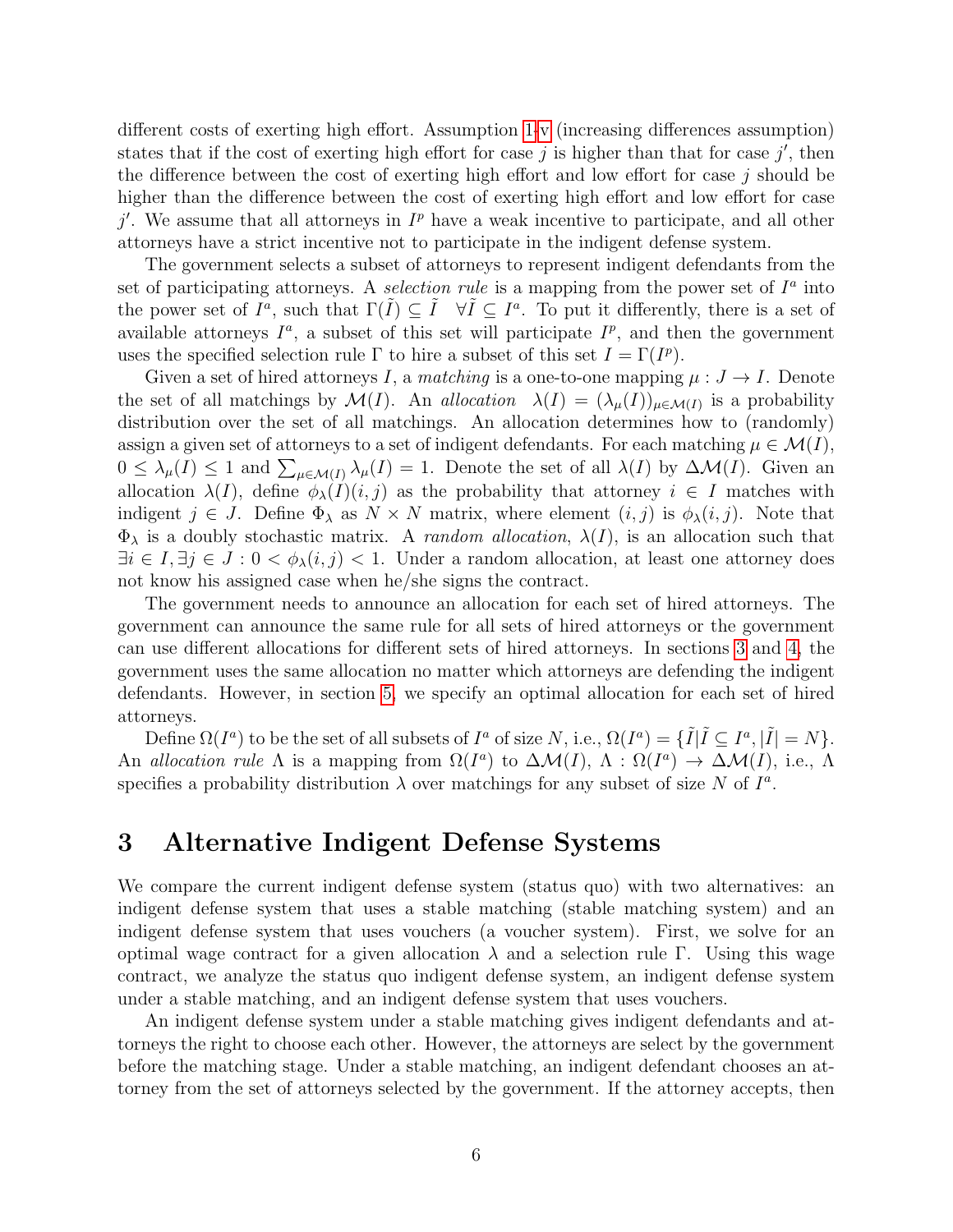he/she is matched to the defendant.

A voucher indigent defense system allows indigent defendants to select any attorney from the set of available attorneys. Under a voucher indigent defense system, the government does not select attorneys before the matching stage. In other words, the set of hired attorneys under a voucher indigent defense system is different from the set of hired attorneys under the status quo indigent defense system. The outcome of a voucher system is a stable matching.

### 3.1 Optimal wage contract for a given allocation and selection rule

We find the optimal wage contract from the government's point of view subject to two sets of constraints. First, the government wants to hire attorneys in the set  $I = \{k', \ldots, k+N-1\}$ . Second, the government wants every attorney who is hired to exert high effort no matter which case the attorney is assigned to. The objective of the government is to minimize the expected cost of providing counsel to indigent defendants.

Define  $u_1 = u(w_1)$ ,  $u_2 = u(w_2)$ . Hence a wage contract  $(w_1, w_2)$  in the utility measure is  $(u_1, u_2)$ . Define  $h(.) = u^{-1}(.)$ . Under Assumption [1,](#page-5-0)  $h(.)$  is strictly convex. <sup>[5](#page-7-0)</sup>

The following optimization problem identifies the optimal wage contract  $(u_1^*, u_2^*)$  for a given  $\lambda$ , such that any attorney  $i \in I$  is willing to participate and exert high effort:

$$
\min_{u_1, u_2} \sum_{i \in I} p_h h(u_2) + (1 - p_h) h(u_1)
$$
  
\n
$$
(p_h - p_l)(u_2 - u_1) \ge c(e_h, d) - c(e_l, d) \quad \forall d \in D \quad (\text{IC}),
$$
  
\n
$$
u_1 + p_h(u_2 - u_1) \ge r(q_i) + E^i_\lambda(c(e_h, d)) \quad \forall i \in I \quad (\text{IR}),
$$

where:

s.t.

$$
E_{\lambda}^{i}(c(e_h, d)) = \sum_{j \in J} \phi_{\lambda}(i, j)c(e_h, d_j),
$$

is the expected cost of exerting high effort under the allocation  $\lambda$  for attorney i. Observe that because of restriction to nondiscriminatory wage contracts, the objective function can be simplified to:

$$
\sum_{i\in I} p_h h(u_2) + (1 - p_h)h(u_1) = N(p_h h(u_2) + (1 - p_h)h(u_1)).
$$

Note that the only place that allocation enters the government's problem for determining an optimal wage contract is in the right-hand side of individual rationality (IR) constraints.

Incentive compatibility (IC) constraints hold for  $\forall d \in D$  and  $\forall i \in I$  because the government wants all attorneys to exert high effort for every case. Observe that (IC) is the same for  $\forall i \in I$ . Therefore, we need to consider (IC)  $\forall d \in D$ . (IR) is satisfied only in expectation because attorneys are committed to accept any case assigned to them under  $\lambda$ .

<span id="page-7-0"></span><sup>&</sup>lt;sup>5</sup>Such notations make the problem of finding the optimal way of implementing an action a convex programming problem (see [Grossman and Hart](#page-25-5) [\(1983\)](#page-25-5)).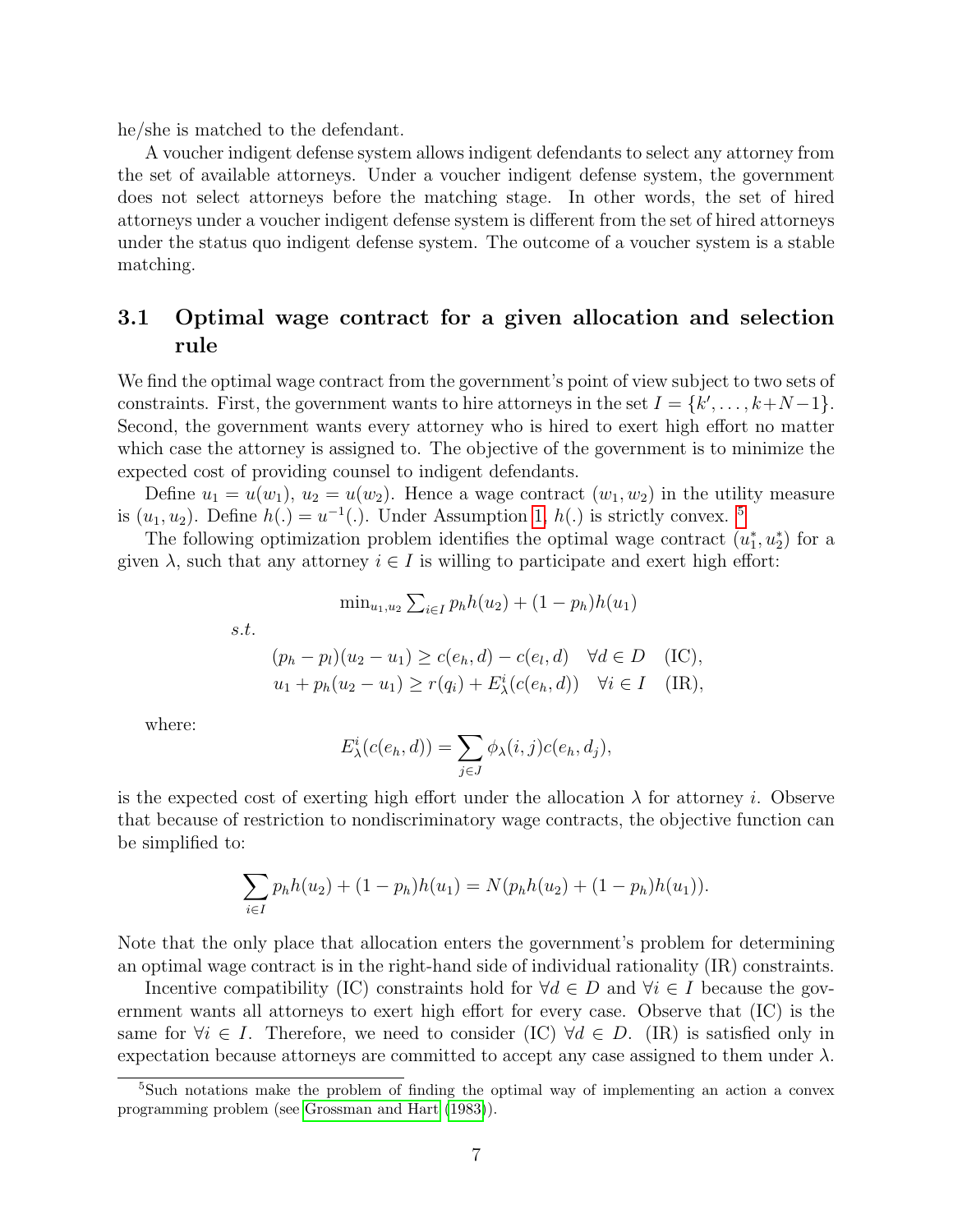We solve the government's problem for selecting an optimal wage contract, an optimal allocation rule, and an optimal selection rule in two steps. First, for any given allocation rule and selection rule, find the optimal wage contract  $u_1^*, u_2^*$ . Then using the optimal wage contract, in the second step, find an optimal allocation rule and an optimal selection rule. Lemma [1](#page-8-0) specifies the optimal wage contract  $w_1^*, w_2^*$  or equivalently  $u_1^*, u_2^*$  for a given allocation rule and selection rule.

<span id="page-8-0"></span>**Lemma 1** Given Assumption [1,](#page-5-0) for a fixed allocation  $\lambda$  and a fixed set of hired attorneys I, the optimal wage contract is:

$$
u_1^* = R_\lambda - p_h\left(\frac{c(e_h, d_N) - c(e_l, d_N)}{p_h - p_l}\right),\tag{1}
$$

$$
u_2^* = R_\lambda + (1 - p_h) \left( \frac{c(e_h, d_N) - c(e_l, d_N)}{p_h - p_l} \right),\tag{2}
$$

where  $R_{\lambda}$  is:

$$
R_{\lambda} = max\{r(q_i) + E_{\lambda}^i(c(e_h, d))\}_{i \in I}.
$$

**Proof:** See the appendix.

#### 3.2 Status quo

The uniform random allocation,  $\lambda_u(I)$ , selects each element of  $\mathcal{M}(I)$  with equal probability, i.e., it selects a matching from  $\mathcal{M}(I)$  uniformly at random. Observe that under the uniform random allocation, any element of I has the same uniform probability of matching to any element of J, i.e., for any  $i \in I$  and any  $j \in J$ ,  $\phi_{\lambda_u}(i,j) = \frac{1}{N}$ . The uniform random allocation rule  $\Lambda_u$ , specifies the uniform random allocation for any set  $I \in \Omega(I^a)$ .

The status quo system for assigning counsel to defendants does not rely on the preferences of defendants and attorneys. The status quo allocation rule that the government uses is the uniform random allocation rule [\(Cohen \(2012\)](#page-24-0) and [Schulhofer and Friedman](#page-25-1)  $(1993)$ . Furthermore, under the status quo system, the government selects the N highest quality attorneys from set  $I^p$  [\(Schulhofer and Friedman \(1993\)](#page-25-1)). We call this selection rule the merit-based selection rule.

In our model, under the uniform random allocation, the government is indifferent between selecting which  $N$  attorneys from set  $I<sup>p</sup>$  to hire because fixing a nondiscriminatory wage contract the cost of hiring any attorney from the set of participating attorneys is the same. Hence, the government is behaving optimally when it uses the merit-based selection rule. We denote the index of the highest element of this set by  $k + N - 1$ , i.e.,  $q_{k+N-1} \geq q_i \forall i \in I^p$  and  $k+N-1 \in I^p$ . Hence the set of hired attorneys under the meritbased selection rule is  $\{k, k+1, ..., k+N-1\}$ . To put it differently, given  $\lambda_u$  and a  $(w_1, w_2)$ , the government is indifferent between different selection rules  $\Gamma$  as long as  $|\Gamma(I^p)| = N$ . One such selection rule is the merit-based selection rule. To model the status quo indigent defense system, we use the merit-based selection rule that the government currently uses [\(Schulhofer and Friedman \(1993\)](#page-25-1)). Under the uniform random allocation,  $R_{\lambda}$  depends on  $r(q_{K+N-1})$  only, i.e., given the set  $I^p$ , which depends on  $u_1^*, u_2^*$ , the government's cost does not depend on other elements of I. Hence, the government hires the highest-quality attorneys from set  $I^p$ , i.e., the government uses the merit-based selection rule. Note that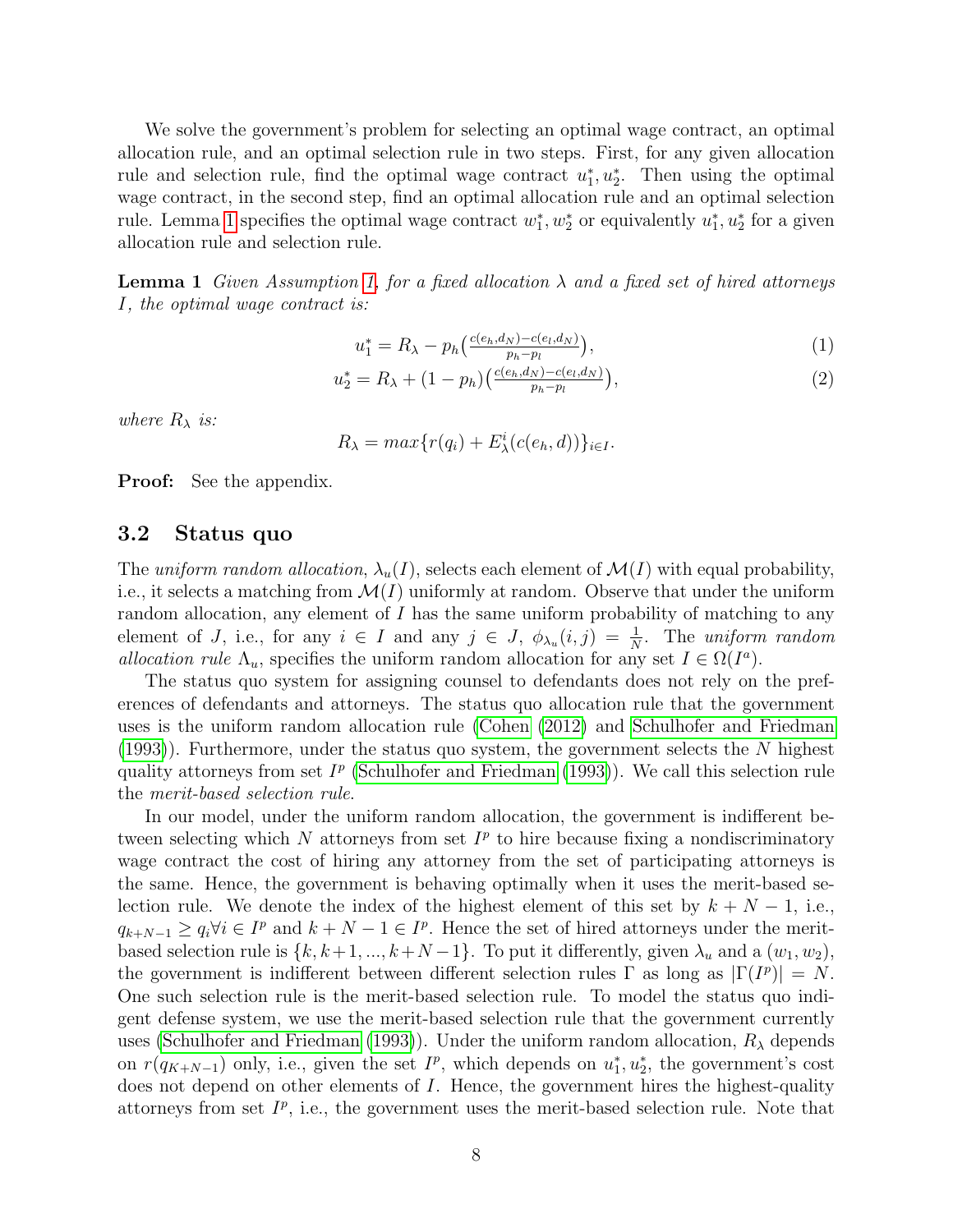$r(q_i)$  is a nondecreasing function, not a strictly increasing function; therefore, it may be the case that  $|I^p| > N$ . In this case, because the cost of a contract with each attorney in  $I<sup>p</sup>$  is the same for the government, the government is indifferent, so the government selects the highest-quality attorneys.

The optimal wage contract under uniform random allocation is:

<span id="page-9-0"></span>
$$
u_1^* = r(q_{k+N-1}) + E_d(c(e_h, d)) - p_h\left(\frac{c(e_h, d_N) - c(e_l, d_N)}{p_h - p_l}\right),\tag{3}
$$

$$
u_2^* = r(q_{k+N-1}) + E_d(c(e_h, d)) + (1 - p_h) \left( \frac{c(e_h, d_N) - c(e_l, d_N)}{p_h - p_l} \right),\tag{4}
$$

where  $E_d(c(e_h, d)) = \frac{1}{N} \sum_{j=1}^{N} c(e_h, d_j)$ .

The cost of this indigent defense system for the government is:

$$
C_u = N\left( (1 - p_h) h\left( r (q_{k+N-1}) + E_d (c (e_h, d)) - p_h \left( \frac{c (e_h, d_N) - c (e_l, d_N)}{p_h - p_l} \right) \right) + p_h h\left( r (q_{k+N-1}) + E_d (c (e_h, d)) + (1 - p_h) \left( \frac{c (e_h, d_N) - c (e_l, d_N)}{p_h - p_l} \right) \right) \right).
$$

We view the *status quo contract* as the merit-based selection rule, the uniform random allocation rule, and the wage contract specified in equations [\(3\)](#page-9-0) and [\(4\)](#page-9-0). We view  $\mathcal{C}_u$  as the budget of the status quo indigent defense system.

The following lemma characterizes the set of attorneys who would participate under the specified optimal wage contract, the uniform random allocation rule, and the merit selection rule. Recall that the index of the highest-quality attorney who participates is  $k + N - 1$  and any attorney with an index above  $k + N - 1$  does not participate.

Although the government is using the merit-based selection rule, hired attorneys are not the highest-quality attorneys available. The government uses the wage contract to incentivize attorneys to participate in the indigent defense system. If the wage contract is designed for the N lowest quality attorneys, then attorneys with reservation wages higher than  $r(q_N)$  will not participate. Lemma [2](#page-9-1) shows that, even under merit-based selection rule, any hired attorney has a reservation wage of at most  $r(q_N)$ . If we consider the reservation wage as a signal for an attorney's quality, we can conclude that the government is hiring attorneys with quality close to N lowest-quality attorneys.

<span id="page-9-1"></span>Lemma 2 Under the status quo contract the reservation wage of highest-quality attorney who participates is strictly lower than the reservation wages of attorneys who abstain, i.e.,  $r(q_{k+N-1}) \leq r(q_{k+N})$ . Furthermore, if  $k > 1$ , then reservation wages  $r(q_i)$  for all  $i =$  $N, N+1, \ldots, k+N-1$  are the same.

**Proof:** The expected utility of attorney  $k + N$  from participating in the indigent defense system is strictly less than his/her outside option  $r(q_{k+N})$ , otherwise he/she would participate in the indigent defense system. Moreover, the expected utility of attorney  $k + N - 1$ from participating in the indigent defense system is at least  $r(q_{k+N-1})$ . Under the uniform random allocation rule, the expected utility of attorney  $k + N$  from participating in the indigent defense system is equal to the expected utility of attorney  $k + N - 1$  from partic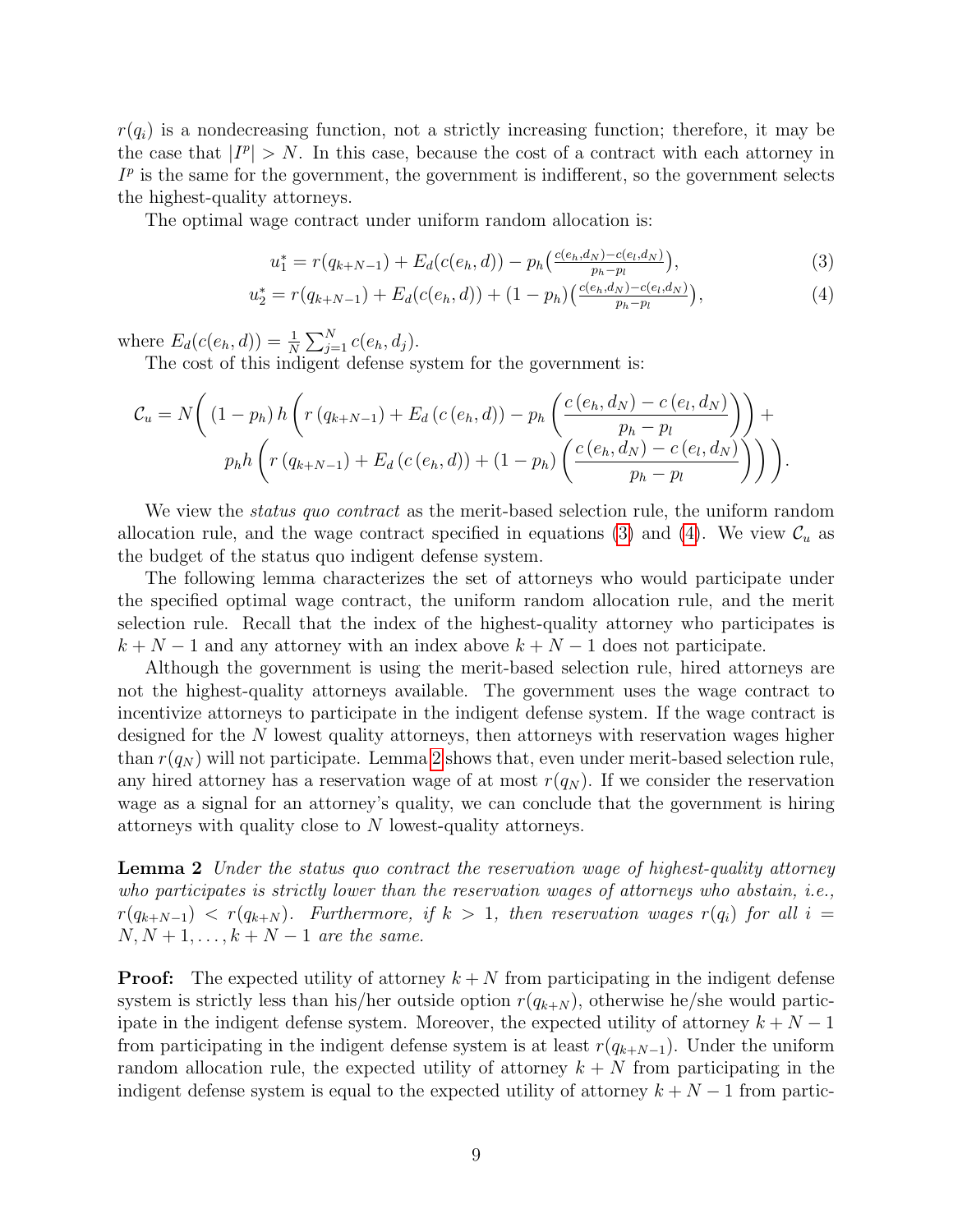ipating in the indigent defense system. Hence, their outside options can not be equal, i.e.,  $r(q_{k+N-1}) \neq r(q_{k+N}).$ 

Suppose there exists attorney i' such that  $N \leq i' < N + k - 1$  and  $r(q_{N+k-1}) > r(q_{i}).$ By hiring attorneys  $i'-N+1, ..., i'$ , the government satisfies all the equilibrium constraints, and the expected cost is lower than hiring attorneys  $k, ..., N + k - 1$  because  $\mathcal{C}_u$  is a strictly increasing function of  $r(q_{k+N-1})$ , a contradiction.

#### 3.3 An indigent's right to an attorney of his/her choice

In this section, we study two indigent defense systems that permit defendants and attorneys to choose each other. A stable matching characterizes the outcome of incorporating the preferences of indigent defendants and attorneys. There are many arguments in favor of defendants' and attorneys' right to choose.

[Tague \(1974\)](#page-25-2) and [Schulhofer and Friedman \(1993\)](#page-25-1) have argued for giving defendants a greater say in their choice of counsel. There is a natural conflict of interest between the indigent's attorney and the prosecution side, hence giving the power of selecting and funding of both sides to one office will result in a conflict of interest. Moreover, other government funded systems, such as health care and the education system, incorporate the preferences of two sides of the market; one such instance is vouchers in education systems. The outcome of a system that gives indigent defendants and attorneys a choice is a stable matching. [Gale and Shapley \(1962\)](#page-25-6) define a stable matching: A matching is stable if no matched agent prefers to be single and no pair of agents prefers each other to their assigned partner in the matching.

[Schulhofer and Friedman \(1993\)](#page-25-1) suggest a voucher system for an indigent defense system. The outcome of a voucher system is a stable matching. However, under a voucher system, the set of attorneys who get hired is different than the set of attorneys who get hired under the status quo indigent defense system of assigning attorneys to indigent defendants. We consider a different set of hired attorneys under the voucher system when we compare the outcome of status quo indigent defense system with a voucher system.

#### 3.3.1 Stable matching

First, we define a stable matching and a positive assortative matching. We show that all stable matchings are positive assortative matchings. Hence, we can restrict our attention to positive assortative matchings. At the end, we discuss the optimal wage contract under a stable matching.

To define a stable matching, we specify preferences for indigent defendants and attorneys. For a fixed wage contract, each indigent defendant j has a *preference* over attorneys denoted by  $\prec_j$ . If two attorneys exert the same amount of effort, all indigent defendants prefer the attorney with the higher quality to the attorney with the lower quality, i.e., if  $q_i < q_{i'}$  then  $i \prec_j i', \forall j \in J$ . Moreover, if  $q_i = q_{i'}$ , then every indigent defendant is indifferent between attorney i and attorney i'. Given a wage contract, each attorney  $i \in I^a$ has a preference over cases denoted by  $\prec_i$ . Each attorney prefers a case that gives him/her a higher utility to a case that gives him a lower utility under the specified wage contract.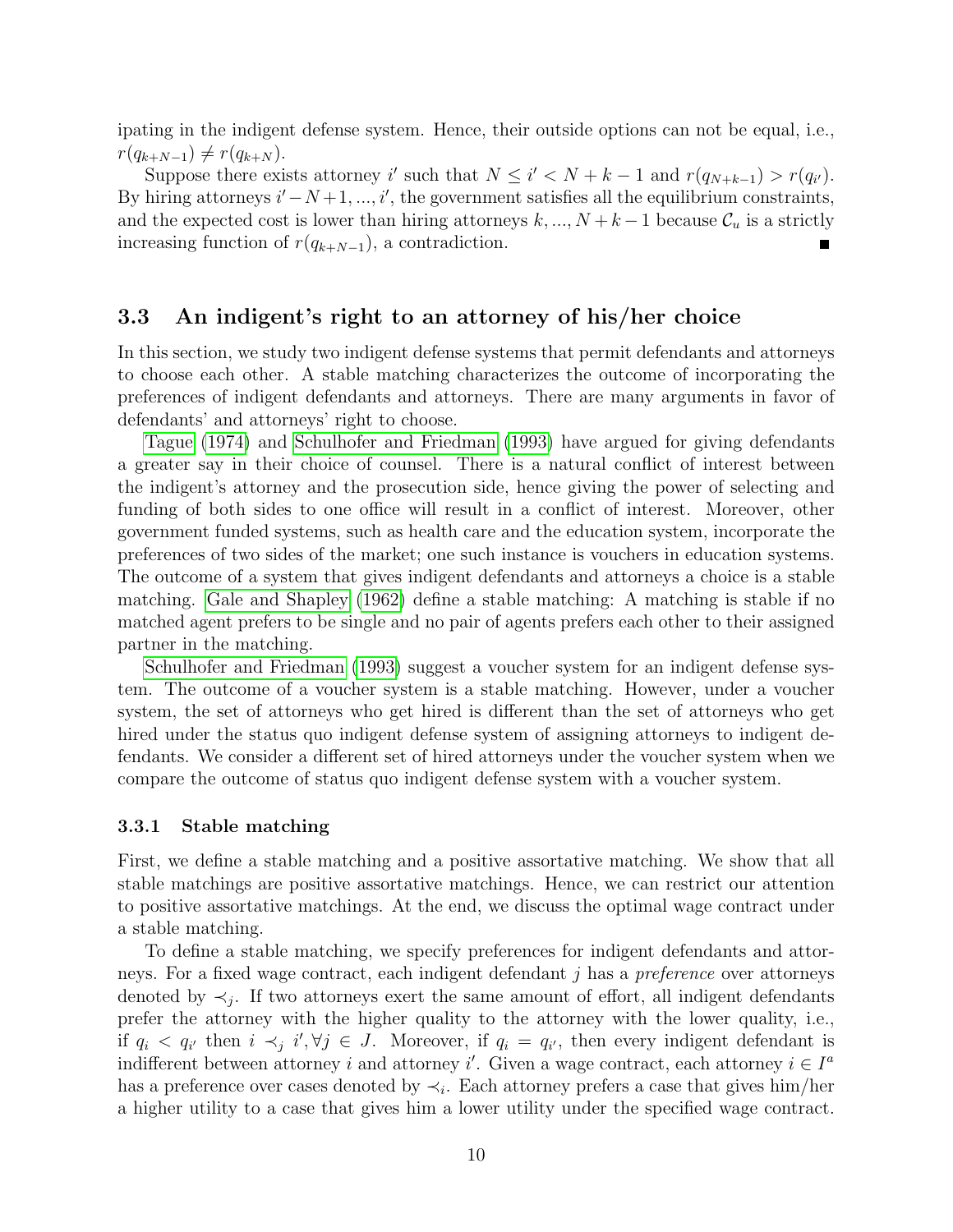Furthermore, if an attorney is not committed to accepting at least one case and a case that gives him/her a strictly lower utility than his/her outside option, then he/she prefers his/her outside option.

Under a nondiscriminatory wage contract, all attorneys prefer cases with lower disutility of high effort, i.e., if  $c(e_h, d_j) < c(e_h, d_{j'})$  then  $j' \prec_i j, \forall i \in I^a$ . Moreover, if  $c(e_h, d_j)$  $c(e_h, d_{j'})$ , then every attorney is indifferent between case j and case j'. Using the preferences of both sides of this market, we can define stable matching and a positive assortative matching for a fixed wage contract and find their relationship.

For a fixed wage contract, a matching  $\mu$  is *stable* if:

- 1. Every attorney prefers his/her match to his/her outside option, i.e.,  $\gamma_i \prec_i \mu^{-1}(i)$ ,  $\forall i \in$ I, where  $\gamma_i$  is the attorney's outside option. Note that any indigent defendant prefers any attorney to his/her outside option.
- 2. There is no blocking pair. A blocking pair is  $(i, j)$  such that  $\mu(j) \neq i$ ,  $\mu^{-1}(i) \prec_i j$ and  $\mu(j) \prec_i i$ .

For a fixed wage contract, a *positive assortative matching* is a matching such that:

- 1. For any  $i, i' \in I$  if  $q_i < q_{i'}$  then  $\mu^{-1}(i) \prec_{i'} \mu^{-1}(i')$ .
- 2. For any  $j, j' \in J$  if  $c(e_h, d_j) > c(e_h, d_{j'})$  then  $\mu(j) \prec_{j'} \mu(j')$ .

Lemma [3](#page-11-0) specifies the relationship between stable matching and a positive assortative matching.

<span id="page-11-0"></span>Lemma 3 Under any nondiscriminatory wage contract, if all attorneys have an incentive to exert high effort, any stable matching is a positive assortative matching.

**Proof:** Suppose there exists a stable matching  $\mu$  that is not a positive assortative matching, i.e., there exist i, i' and j, j' such that  $\mu(j) = i$ ,  $\mu(j') = i'$ ,  $q_i < q_{i'}$  and  $c(e_h, d_j) < c(e_h, d_{j'})$ . Then  $(i', j)$  is a blocking pair, because  $j' \prec_{i'} j$  and  $i \prec_j i'$ . Therefore, the matching  $\mu$  is not stable, a contradiction.

Consider an indigent defense system that uses a positive assortative matching. Each attorney at the ex-ante stage of the game, i.e., deciding to participate in the system or abstain, knows exactly which case difficulty he will face. Under a positive assortative matching, if there exist an attorney i and case j such that  $0 < \phi(i, j) < 1$ , then  $c(e_h, d_i)$  $c(e_h, d_{j'})$  for any other case  $j' \in J$  with  $0 < \phi(i, j') < 1$ .

The following optimization solves for the optimal wage contract for hiring attorneys from the set  $I = \{k, ..., k + N - 1\}$ , under a positive assortative matching  $\lambda_s$ , when they have incentive to exert high effort:

$$
\min_{u_1, u_2} \sum_{i=k}^{k+N-1} p_h h(u_2) + (1 - p_h)h(u_1)
$$
  
s.t.  

$$
(p_h - p_l)(u_2 - u_1) \ge c(e_h, d) - c(e_l, d) \forall d \in D,
$$
  

$$
u_1 + p_h(u_2 - u_1) \ge r(q_i) + (c(e_h, d_{k+N-i})) \forall i \in I.
$$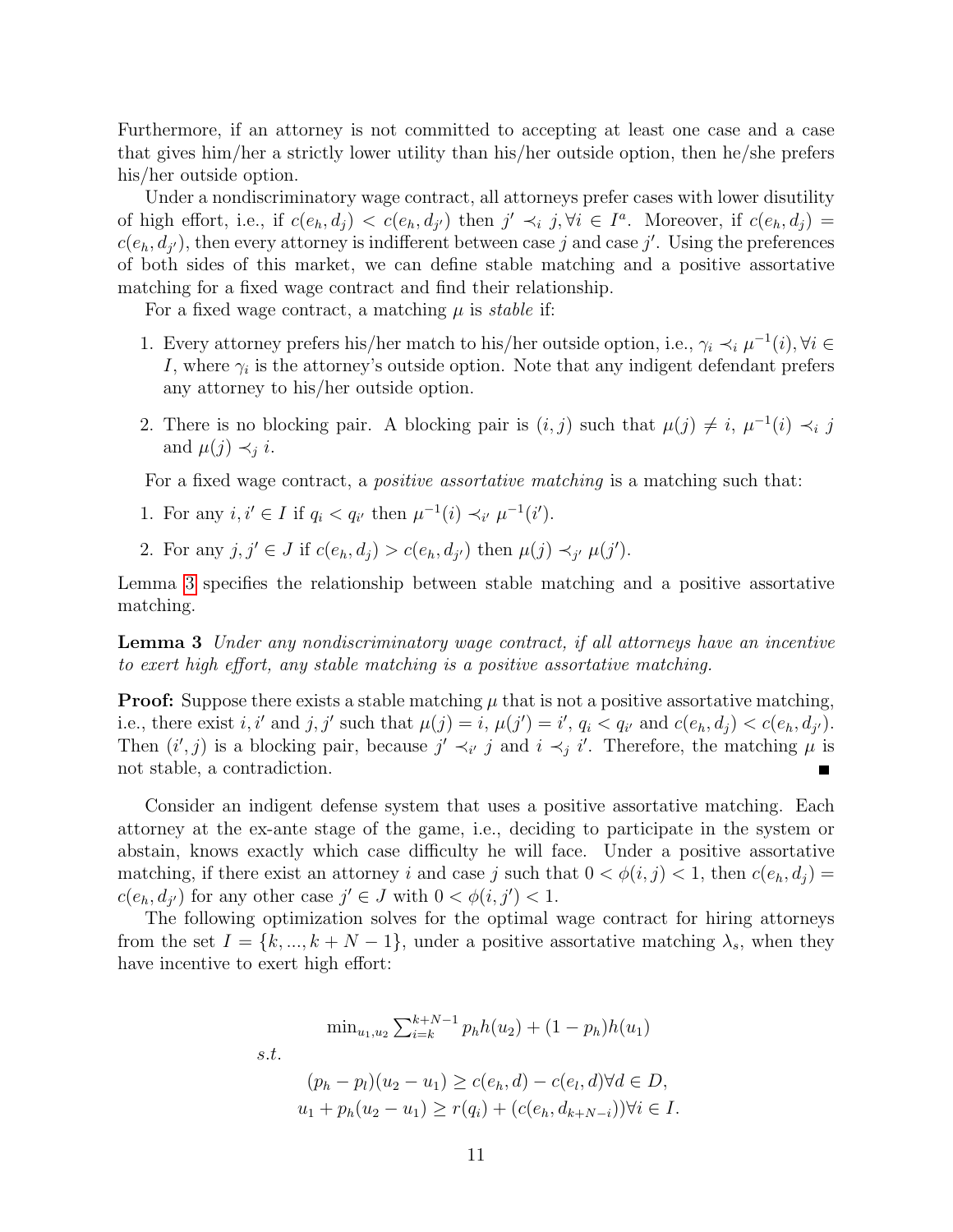We can show that the incentive constraint for the highest  $d$  binds.<sup>[6](#page-12-1)</sup> The matching is a positive assortative, so we need to find  $q_i$  such that  $r(q_i) + (c(e_h, d_{k+N-i}))$  is maximized. We can relax this problem and only consider the  $(IR)$  for  $q_k$ . Attorney k will get case N. We can find a lower bound on an optimal wage contract, denote this by  $(u_1^{**}, u_2^{**})$ , by relaxing the problem and only considering (IR) for the attorney with the lowest quality, i.e., attorney  $k:7$  $k:7$ 

<span id="page-12-3"></span>
$$
u_1^{**} \ge r(q_k) + c(e_h, d_N) - p_h\left(\frac{c(e_h, d_N) - c(e_l, d_N)}{p_h - p_l}\right),\tag{5}
$$

$$
u_2^{**} \ge r(q_k) + c(e_h, d_N) + (1 - p_h) \left( \frac{c(e_h, d_N) - c(e_l, d_N)}{p_h - p_l} \right). \tag{6}
$$

#### 3.3.2 Voucher system

Critics of the status quo indigent defense system have proposed the use of a voucher indigent defense system because this system gives indigent defendants the right to choose their attorneys. In a voucher indigent defense system, the government gives each indigent defendant a voucher that specifies a wage contract for the attorney who accepts the defendant's case.

Given that every indigent defendant has the same voucher, all indigent defendants will go to their most preferred attorney in the first round, i.e., they will go to  $i^* \in I^a$ , where  $i \prec_j i^*\forall i \in I^a, \forall j \in J$ . Then  $i^*$  will either accept his/her most preferred case, i.e.,  $j^*$  where j  $\prec_{i^*} j^*, \forall j \in J$ , in this case  $(i^*, j^*)$  are matched, or i<sup>\*</sup> will reject all indigent defendants' proposals. The same process happens for the remaining indigent defendants and attorneys until every indigent defendant is matched with one attorney or there are no remaining attorneys. At the end, if every indigent defendant has an attorney, the allocation is a positive assortative matching.

# <span id="page-12-0"></span>4 Comparison of Alternative Indigent Defense Systems

In this section, we compare the status quo with two alternative indigent defense systems: a stable matching system and a voucher system. First, we define the measure for these comparisons. Second, we specify the assumption that we need for these comparisons.

If the cost of providing the same N attorneys who exert high effort is lower under the one contract compared with another contract, then we say that the first contract is superior to the second contract. Consider two indigent defense systems with different contracts. Suppose the first contract is superior to the second contract. Moreover, the budget of the second indigent defense system is set equal to the budget of the first system. Then an indigent defense system that uses the second contract will result in one of the following:

<span id="page-12-2"></span><span id="page-12-1"></span><sup>6</sup>See the proof of Lemma [1.](#page-8-0)

<sup>7</sup>Note that this is a lower bound on an optimal wage contract for any indigent defense system that uses a matching with the following property: Attorney k', where  $k' \geq k$ , is assigned to case N with probability 1, i.e.,  $\exists k' \geq k$  such that  $\phi(k', N) = 1$ . Negative assortative matching is one example. All the results in section [4](#page-12-0) hold for this type of indigent defense system as well.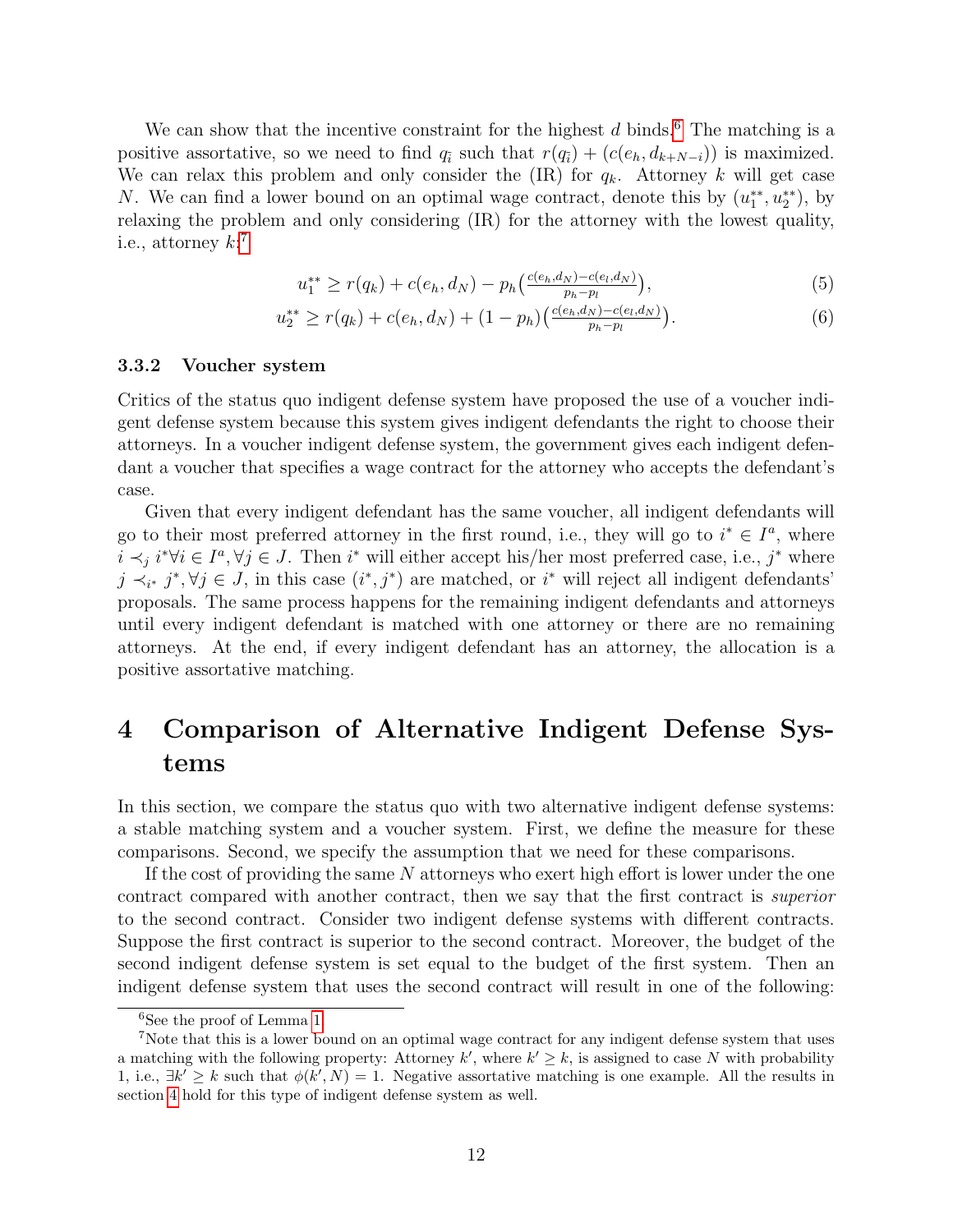Either effective representation requirement for at least one indigent defendant is violated, i.e., at least one attorney is choosing  $e_l$ . Or the quality of the lowest-quality attorney under this contract is strictly lower than the quality of lowest-quality attorney under the superior contract.

### <span id="page-13-0"></span>Assumption 2  $r(q_N) - r(q_1) < c(e_h, d_N) - E_d(c(e_h, d)).$

Intuitively, the match-specific part of the utility function varies more than the reservation wage of the N lowest-quality attorneys. Assumption [2](#page-13-0) states that the difference between the reservation wages of the  $N$  lowest-quality attorneys in the set  $I^a$  is less than the difference between the cost of exerting high effort when matched with the highest cost case and the expected cost of exerting high effort when matched uniformly at random. The N lowest-quality available attorneys have a very similar outside option. Therefore, their reservation wages are close to each other.

<span id="page-13-1"></span>Theorem 1 Under Assumptions [1](#page-5-0) and [2,](#page-13-0) the status quo contract is superior to any contract that uses a positive assortative matching.

**Proof:** We show that the cost of the government under a positive assortative matching for hiring  $I = \{k, ..., k + N - 1\}$  is strictly greater than the cost of the government under random allocation for hiring all attorneys in I. Recall that under the uniform random allocation rule  $r(q_N) = r(q_{k+N-1})$ , so:

 $r(q_{k+N-1}) + \overline{E_d}(c(e_h, d)) = r(q_N) + E_d(c(e_h, d)) < r(q_1) + c(e_h, d_N) \leq r(q_k) + c(e_h, d_N),$ which implies that:

$$
u_1^* < u_1^{**}, u_2^* < u_2^{**}.
$$

Because  $h(.)$  is a strictly increasing function, we have:

$$
h(u_1^*) < h(u_1^{**}), h(u_2^*) < h(u_2^{**})
$$

$$
\Rightarrow \sum_{i=k}^{k+N-1} p_h h(u_2^*) + (1-p_h)h(u_1^*) < \sum_{i=k}^{k+N-1} p_h h(u_2^{**}) + (1-p_h)h(u_1^{**}).
$$

П

Theorem [1](#page-13-1) states that under the status quo system budget, using a positive assortative matching instead of the uniform random allocation, and using the same set of attorneys, the government cannot induce every attorney to exert high effort. Theorem [1](#page-13-1) shows that permitting indigent defendants and attorneys to choose each other, given the same budget that the status quo indigent defense system has, will result in a worse indigent defense system from the indigent defendants' point of view.

Lemma [3](#page-11-0) states that any stable matching is a positive assortative matching. Theorem [1](#page-13-1) implies the following statement about the comparison between status quo and a stable matching system.

<span id="page-13-2"></span>Corollary 1 Under Assumptions [1](#page-5-0) and [2,](#page-13-0) the status quo contract that uses the uniform random allocation is superior to any contract that uses any stable matching.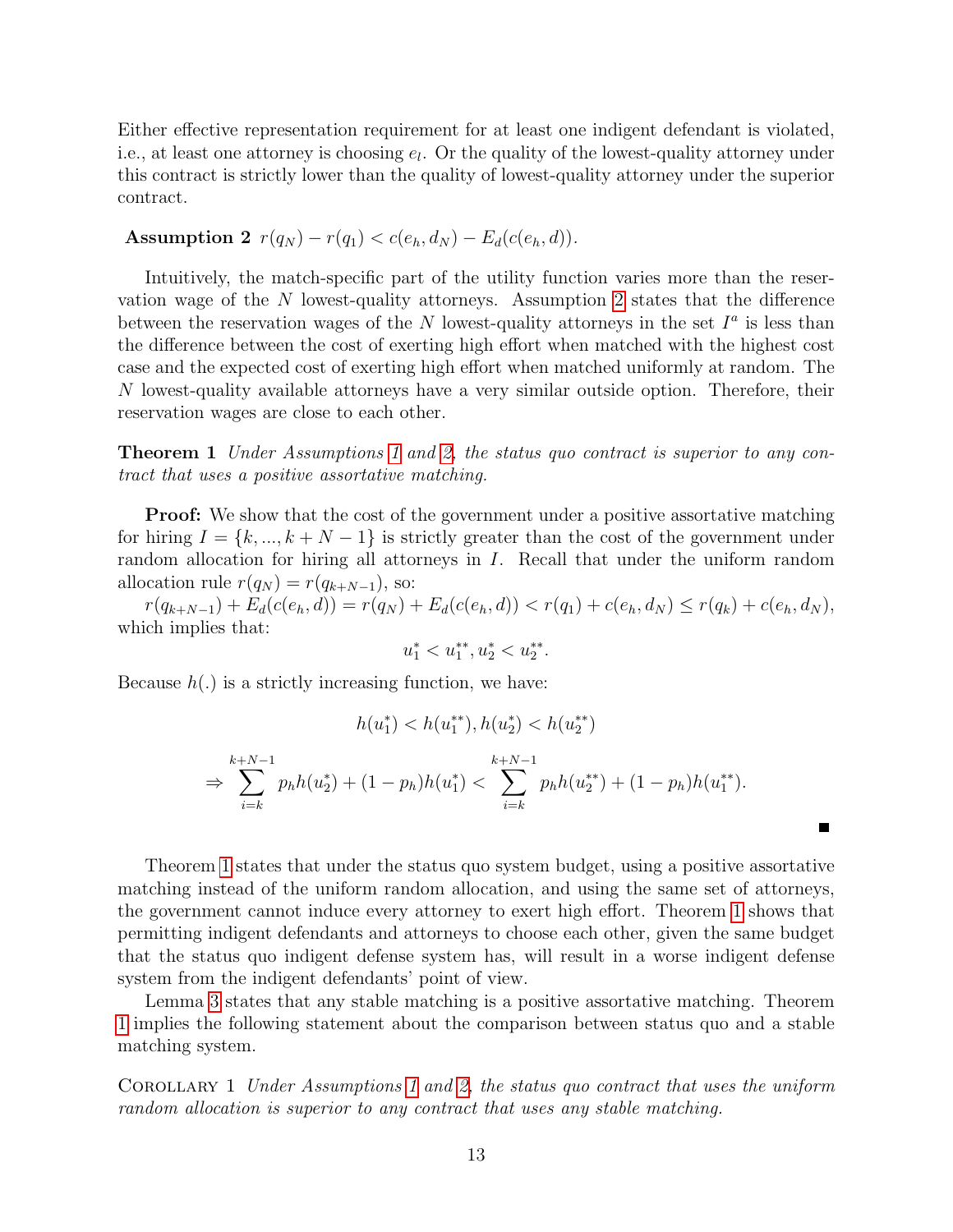There are two reasons that Theorem [1](#page-13-1) and corollary [1](#page-13-2) hold: restriction of using only nondiscriminatory wage contracts and the risk aversion of attorneys.

The first reason is the restriction of using only nondiscriminatory wage contracts. Under any positive assortative matching, the lowest-quality attorney in set  $I$  is matched to the most difficult case. Consider the participation constraint of this attorney under the status quo contract and under any contract that uses a positive assortative matching. The reservation wage of this attorney is the same under these two contracts. However, the expected disutility of effort is strictly larger under a positive assortative matching. Therefore, the government has to increase the wage contract for this attorney to satisfy his participation constraint. The wage contract is nondiscriminatory; therefore, increasing a wage contract for one attorney implies that wage contracts are increased for every hired attorney. The cost of the government is strictly increasing in  $u_1$  and  $u_2$ ; hence, an increase in the wage contract of every attorney increases the cost of the indigent defense system for the government. Note that this argument doesn't depend on the risk aversion of attorneys.

The second reason is the risk aversion on the part of attorneys. Consider an example with two cases and two attorneys with the same reservation wages. In this example, suppose the government can pay the attorneys different wages. The government has to compensate the attorneys' expected disutility of effort and their forgone reservation wage. Under a positive assortative matching, the low-quality attorney is matched to the difficult case and the high-quality attorney is matched to the easy case. Recall that  $u(w)$  is strictly concave. Therefore, it is cheaper for the government to pay equal wages to both attorneys and use the uniform random allocation, instead of paying a very high wage to the low-quality attorney and a low wage to the high-quality attorney. The role of risk aversion is discussed in more detail in section [5.](#page-16-0)

The following lemma shows that risk aversion is not essential for this result and that without risk aversion the same conclusion is true.

**Lemma 4** If the attorneys are risk neutral, i.e.,  $u(w) = w$ , Theorem [1](#page-13-1) holds, i.e., the status quo contract is superior to any contract that uses a positive assortative matching.

**Proof:** Given the set I and  $\lambda$ , the minimum cost for the government to hire all attorneys in I and induce every  $i \in I$  to exert high effort is C:

$$
C = \min_{u_1, u_2} \sum_{i=k}^{k+N-1} p_h w_2 + (1 - p_h) w_1
$$
  
s.t.  

$$
(p_h - p_l)(w_2 - w_1) \ge c(e_h, d) - c(e_l, d),
$$
  

$$
\forall d \in D, \quad \forall i \in I,
$$
  

$$
w_1 + p_h(w_2 - w_1) \ge r(q_i) + E_{\lambda}^i(c(e_h, d)),
$$
  

$$
\forall i \in I.
$$

Note that the left-hand side of (IR) is equal to  $\frac{1}{N}$  of C. In order to find C, we need to find which  $(IR)$  binds. Hence, the cost of the government given the set I is:

$$
\mathcal{C}=N\times R_{\lambda}.
$$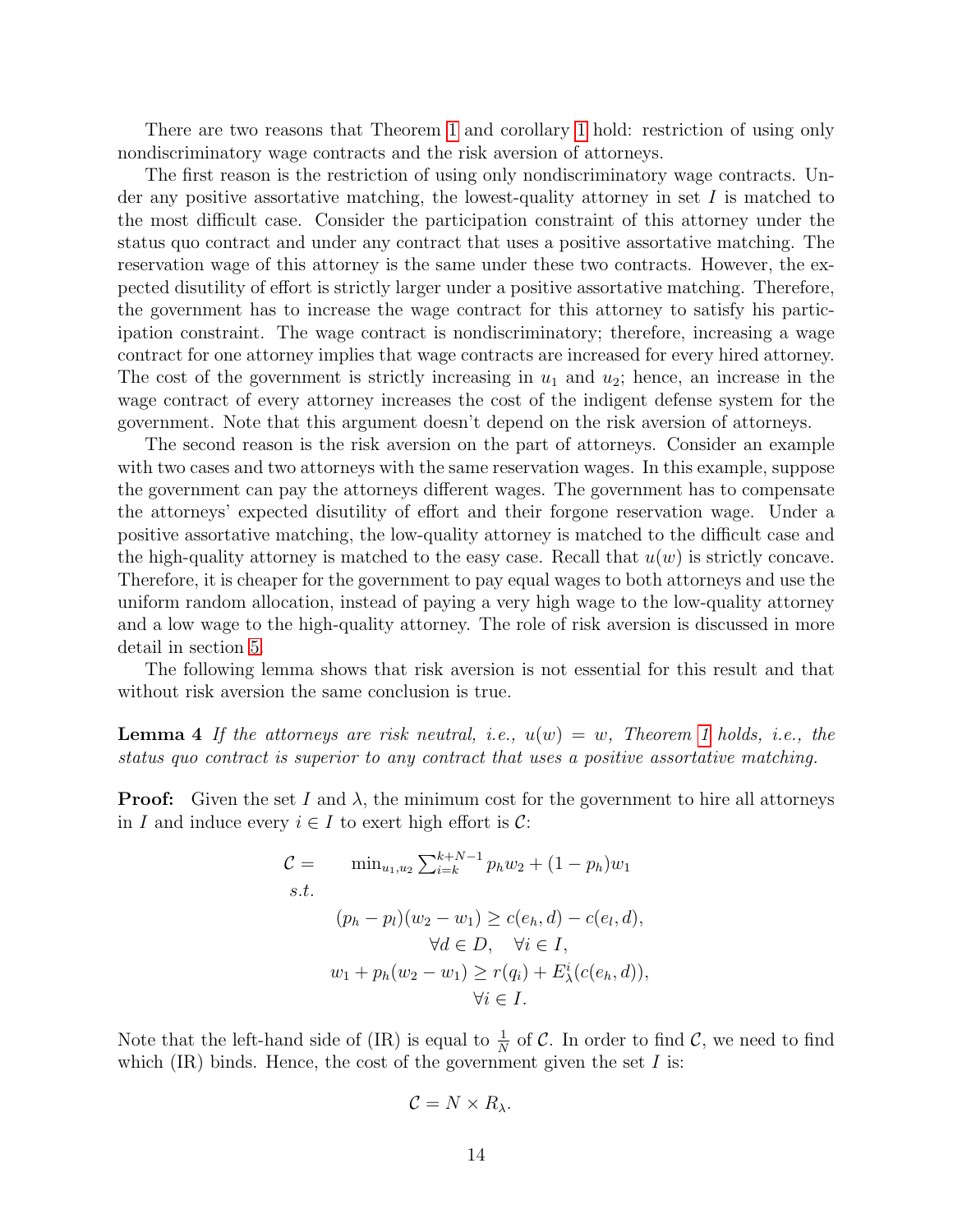Under the uniform random allocation, the cost of the government is:

$$
\mathcal{C}_u = N \times (r(q_{k+N-1}) + E_d c(e_h, d)).
$$

Under a positive assortative matching, the cost of the government is:

$$
C_s = N \times R_{\lambda} \geq N \times (r(q_k) + c(e_h, d_N)).
$$

The inequality follows from the definition of  $R_{\lambda}$ . Hence, under Assumption [2,](#page-13-0)  $\mathcal{C}_u < \mathcal{C}_s$ , i.e., given the same budget that the status quo system has, the outcome of the indigent defense system under any stable matching is worse than the outcome of the indigent defense system under the uniform random allocation. П

Next, we compare the outcome of the status quo indigent defense system with the outcome of a voucher system. Under a voucher system, indigent defendants and attorneys have the right to choose each other; hence, the allocation  $\lambda$  is not a choice of the government. Moreover, the indigent defendants can choose the set of hired attorneys, i.e., selection rule  $\Gamma$ is not under the government's control. These two features make a voucher indigent defense system an interesting alternative system at first glance. However, the following theorem shows that the status quo contract is superior to any contract that uses a voucher system.

In order to do this comparison, we find a lower bound on the cost of the optimal wage contract from the government's point of view, under a positive assortative matching as the allocation rule. Recall that the allocation under a voucher system is a positive assortative matching. Under a voucher system, we consider any set of hired attorneys with size  $N$ , where attorneys' qualities are at least  $q_k$ . One possible set of hired attorneys under a voucher system is  $\{k, ..., k + N - 1\}$ . We require the wage optimal contract to give the hired attorneys incentive to exert high effort under a voucher system.

Theorem 2 Given Assumptions 1 and 2, under the status quo system's budget, switching from the status quo contract to any contract that uses a voucher system results in one of the following:

- 1. At least one indigent defendant doesn't have an attorney.
- 2. At least one hired attorney doesn't have sufficient incentive to exert high effort.
- 3. The quality and the reservation wage of the lowest-quality attorney among hired attorneys is strictly lower than the quality and the reservation wage of the lowest-quality attorney among hired attorneys under the status quo contract.

**Proof:** From equations [5](#page-12-3) and [6,](#page-12-3) we know that the cost of the government under any stable matching, such that the quality of each attorney is at least  $q_k$ , is at least  $N(p_h h(u_2^{**}) +$  $(1-p_h)h(u_1^{**})$ , because  $h(.)$  is strictly increasing in  $u_1^{**}$  and  $u_2^{**}$ ,  $N(p_hh(u_2^{**})+(1-p_h)h(u_1^{**}))$ is a lower bound on the cost of the government under a positive assortative matching, too. If we show that the cost of the government under a voucher system for hiring the set I is greater than the cost of the government under the uniform random allocation rule for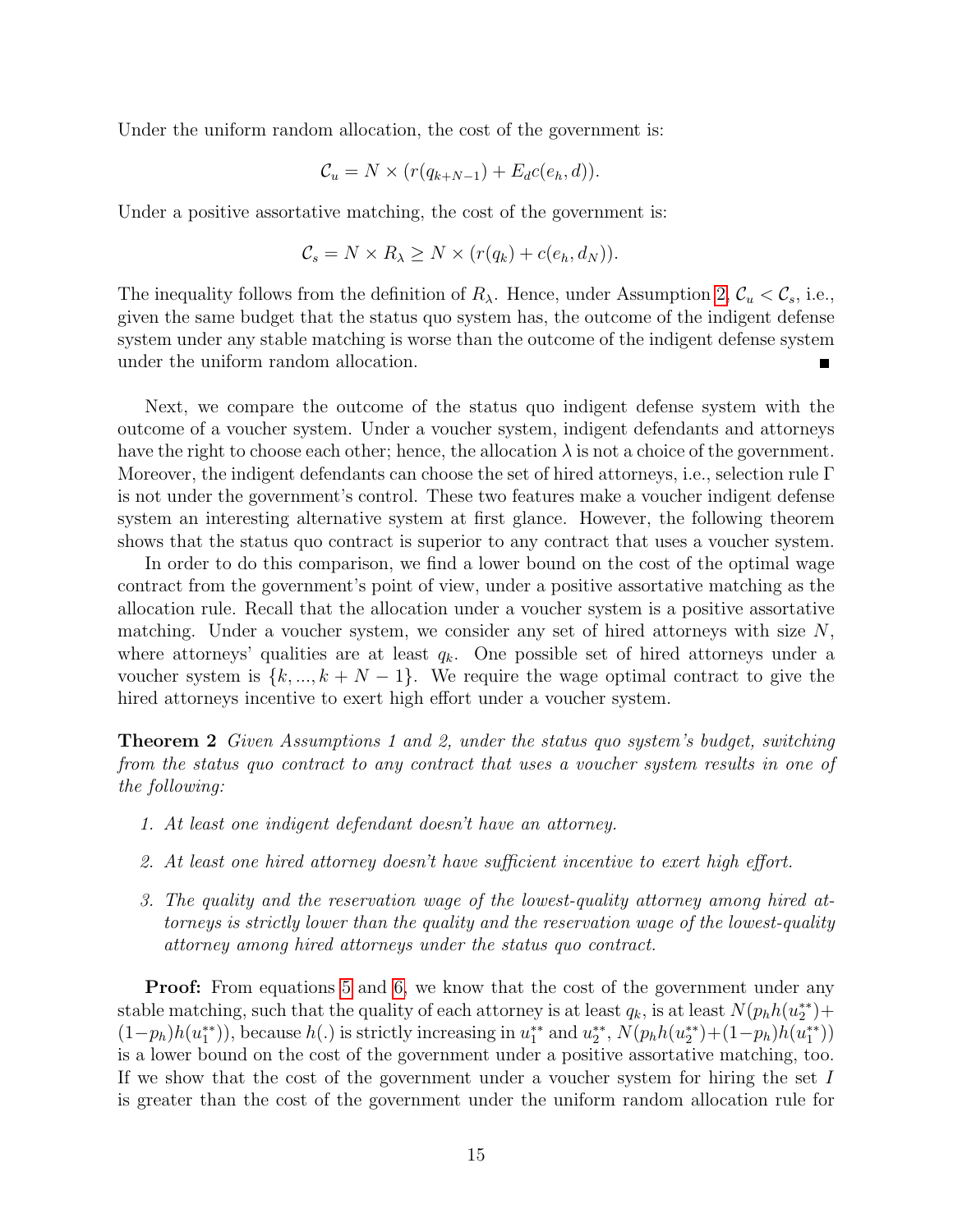hiring I, then we can conclude that the cost of the government for hiring  $N$  attorneys using a voucher system such that the quality of each attorney is at least  $q_k$  is greater than the cost of the government under the uniform random allocation for hiring I. We proved this in Theorem [1,](#page-13-1) so no matter which set of attorneys from set  $I^a$  are recruited under the voucher system, as long as their quality is above  $q_k$  given the same budget, the outcome of the system under the uniform random allocation is superior to the outcome under the voucher system. We do not consider the situation in which a voucher system results in some unmatched indigent defendants, or some indigent defendants are matched with attorneys with quality lower than  $q_k$ , because in these situations it is clear that the status quo contract is superior to the contract that uses a voucher system.

## <span id="page-16-0"></span>5 Optimal Allocation

The status quo allocation rule that the government uses in the indigent defense system is the uniform random allocation rule, i.e.,  $\Lambda_u = \lambda_u(I) \quad \forall I$ .

In this section, first, for any set of hired attorneys  $I$ , we characterize the optimal allocation. Second, for a fixed set of hired attorneys I, we specify the conditions on reservation wages of hired attorneys such that the uniform random allocation is optimal. At the end, we specify a set of conditions on reservation wages of attorneys  $1, ..., N$  and the cost function such that the status quo contract is the optimal contract.

The government wants to minimize the cost, subject to hiring  $N$  attorneys and incentivizes them to exert high effort. The government can choose a selection rule, an allocation rule, and a wage contract. We showed that the merit-based selection rule is optimal under the uniform random allocation rule, and we specified the optimal wage contract in Lemma [1.](#page-8-0) In this section, we define and characterize the optimal allocation.

Given a set I, an allocation  $\lambda^*$  is *optimal* if the cost of the government under the contract that uses  $\lambda^*$  and the optimal wage contract given  $\lambda^*$ , which is specified in Lemma [1,](#page-8-0) is lower than the cost of the government under any other contract.

<span id="page-16-1"></span>Theorem 3 The following linear program identifies an optimal allocation for a given set I:

$$
(LP^*) \qquad \min_{y, \{\phi(i,j)\}_{i \in I, j \in J}} y
$$
  
s.t.  

$$
r(q_i) + \sum_{j \in J} \phi(i, j) c(e_h, d_j) \leq y \quad \forall i \in I,
$$
  

$$
\sum_{j \in J} \phi(i, j) = 1 \quad \forall i \in I,
$$
  

$$
\sum_{i \in I} \phi(i, j) = 1 \quad \forall j \in J,
$$
  

$$
\phi(i, j) \geq 0 \quad \forall i \in I, j \in J.
$$

**Proof:** See the appendix.

The solution of linear program (LP<sup>\*</sup>) specifies a doubly stochastic matrix  $[\phi^*(i, j)]$  and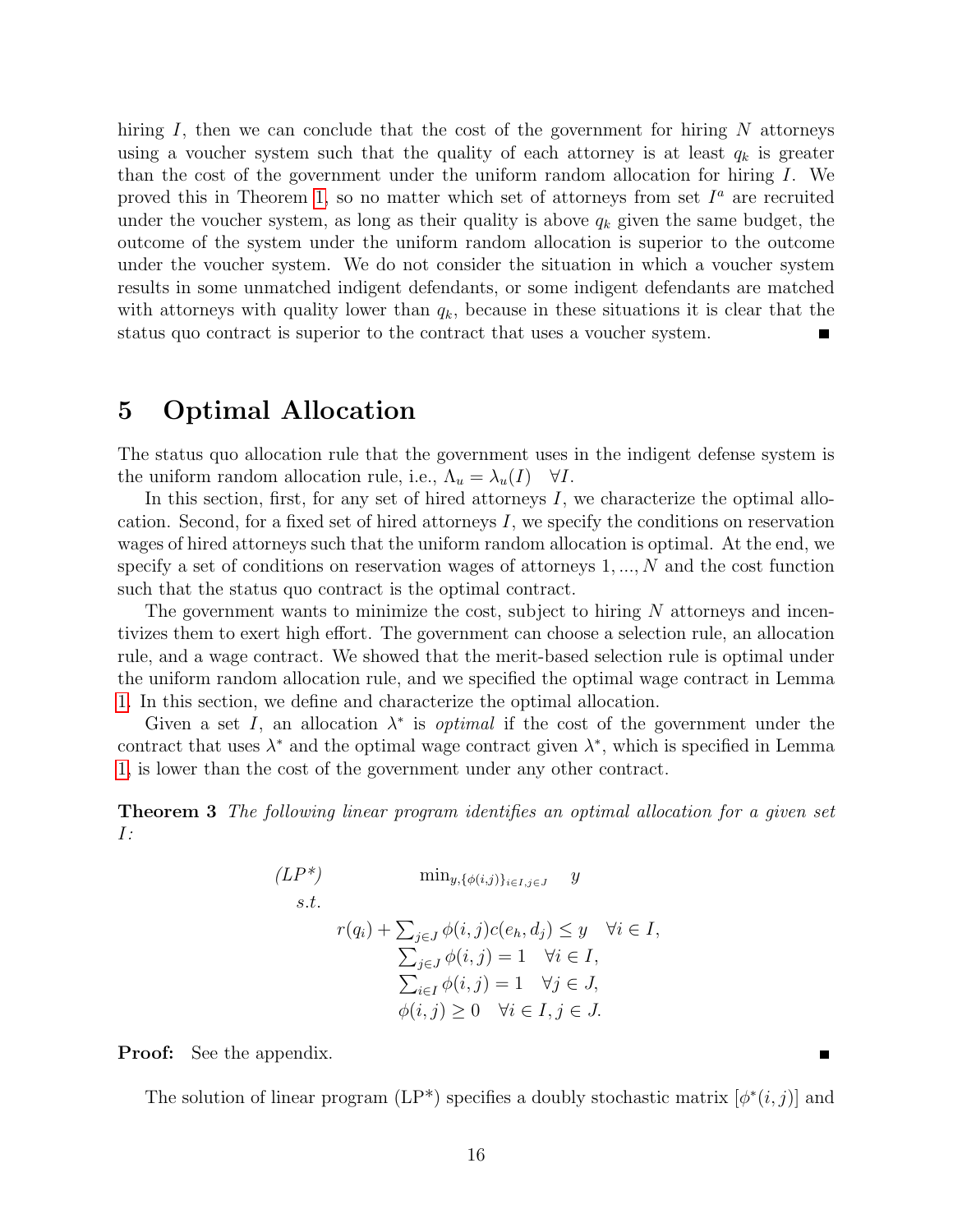y ∗ , using the Birkhoff-von Neumann decomposition algorithm, we can find the optimal allocation  $\lambda^*$ .

If the reservation wages of all hired attorneys are equal, the optimal allocation can be characterized easily from the solution of the linear program  $(LP^*)$ . Lemma [5](#page-17-0) shows that the uniform random allocation is optimal under this condition. Therefore, the status quo allocation that the government uses is indeed optimal if reservation wages of all hired attorneys are equal. On the other hand, if under the status quo contract reservation wages of all hired attorneys are not equal, then we can improve the status quo indigent defense system by using a different allocation rule.

<span id="page-17-0"></span>**Lemma 5** For a fixed set of hired attorneys I, the uniform random allocation is the optimal allocation if and only if  $r(q_i)$  is the same for all  $i \in I$ .

Г

**Proof:** See the appendix.

COROLLARY 2 If the reservation wages of at least two hired attorneys under the status quo contract are not equal, then there exists a superior contract that hires the same set of hired attorneys.

Define a separable cost function as  $c(e, d) = c(e) - g(d)$ . This special cost function represents the following cost structure: The utility of an attorney is the utility from wage minus disutility of effort plus nonpecuniary utility that depends on the type of his/her match, i.e.,  $u(w) + g(d) - c(e)$ . The separable cost function represents a situation in which there is no complementarity between case difficulty and effort level.

For the rest of the paper, we relax the restriction to the nondiscriminatory wage contracts. A discriminatory wage contract specifies a contingent wage for each possible assignment of attorneys and indigents, i.e.,  $\{u_1(i,j), u_2(i,j)\}_{i\in I, j\in J}$ . An *optimal contract* is a contract that minimizes the cost of the government. Note that the government can choose any selection rule, any allocation rule, and any discriminatory wage contract to minimize the cost. Recall that the merit-based selection rule is optimal under the uniform random allocation rule, and based on Lemma [5,](#page-17-0) the uniform random allocation rule is optimal if  $r(q_i) = r \quad \forall i \in I$ . Currently, the government is using nondiscriminatory wage contracts. There are several reasons that the government should in fact use nondiscriminatory wage contracts. First, the government is prosecuting the defendant. At the same time, the prosecution and attorney are involved in the plea bargaining process. Using discriminatory contracts signals the government's perception of the likelihood of winning or losing the case. This signal affects the plea bargaining process. Second, the right to counsel is a constitutional right. Paying different wages for different cases based on any criteria other than the case type may seem as discrimination among the indigent defendants. Third, it may be the case that the government does not have the same information as the counsel about the difficulty of each case. In addition to those reasons, we identify a condition such that nondiscriminatory wage contracts are optimal even when discriminatory wage contracts are available. The following theorem identifies conditions on reservation wages of a subset of available attorneys and cost function such that the status quo contract is optimal among a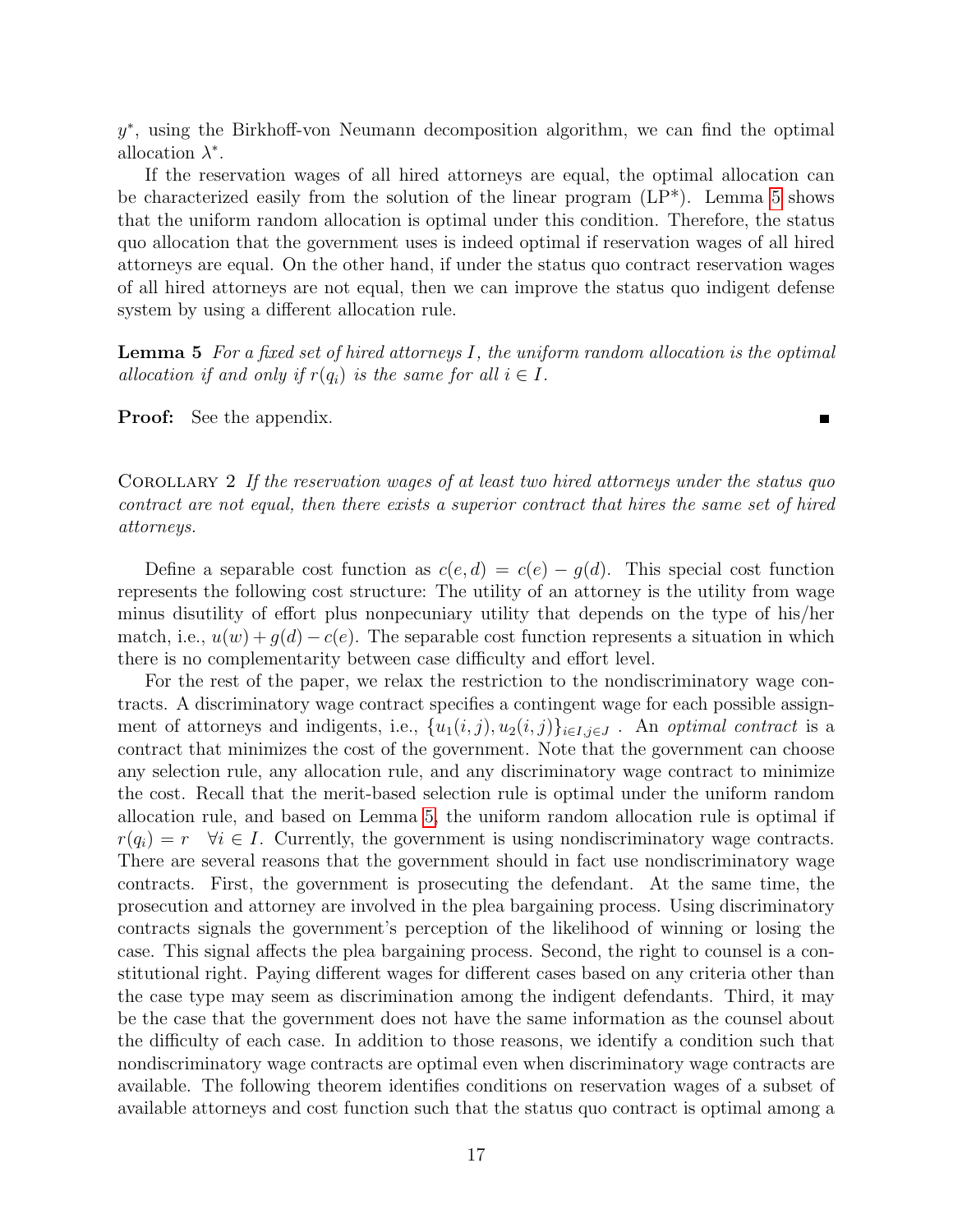very broad class of contracts, such as discriminatory wage contracts; stable, deterministic allocation rules; random allocation rules; and any selection rule that doesn't violate the constitutional rights of indigent defendants.

<span id="page-18-0"></span>**Theorem 4** Under Assumptions [1](#page-5-0) and [2,](#page-13-0) separable cost function, and  $r(q_i) = r$  for all  $i \in \{1, \ldots, N\}$ , the status quo contract is the optimal contract.

#### **Proof:** See the appendix.

<span id="page-18-1"></span>One can use Theorem [4](#page-18-0) for comparison and show that Theorem [1](#page-13-1) holds because of two different forces; first, institutional restrictions to nondiscriminatory wage contracts, and second, the risk aversion of attorneys.

COROLLARY 3 Under Assumptions [1](#page-5-0) and [2,](#page-13-0) a separable cost function, and  $r(q_i) = r$  for all  $i \in \{1, \ldots, N\}$ , even if the government can announce discriminatory wage contracts, the status quo contract is superior to any contract that uses a positive assortative matching and any contract that uses a stable matching.

Corollary [3](#page-18-1) shows that without restriction to nondiscriminatory wage contracts, the status quo contract is superior to any contract that uses a stable matching. This result is due to the fact that attorneys are strictly risk averse. Note that under discriminatory wage contracts, there may exist a stable matching that is not a positive assortative matching.

# 6 Conclusion

We model the assignment of indigent defendants to attorneys as a matching with a moral hazard component. Using this model, we show that the matching process is a part of the contract and that changing the matching process will affect the incentives of attorneys. Specifically, accommodating defendants' and attorneys' preferences encourages some attorneys who are hired under status quo to either exit the indigent defense system or to put in less effort making defendants worse off. Furthermore, using a voucher system makes defendants worse off.

We characterize an optimal allocation. Using this characterization, we show that the uniform random matching is optimal if and only if the reservation wage of all hired attorneys is the same. Hence, if under the status quo contract at least two hired attorneys have different reservation wages, then there exists a superior contract. The superior contract is the merit-based selection rule, an optimal allocation, and the optimal wage contract, all of which we characterize in this article. Under this superior contract, the government can hire the same set of attorneys and give them sufficient incentive to exert high effort with a strictly lower expenditure. Finally, we show that if the cost function is separable and the reservation wage of all hired attorneys is the same, then the status quo indigent defense system is using the optimal contract.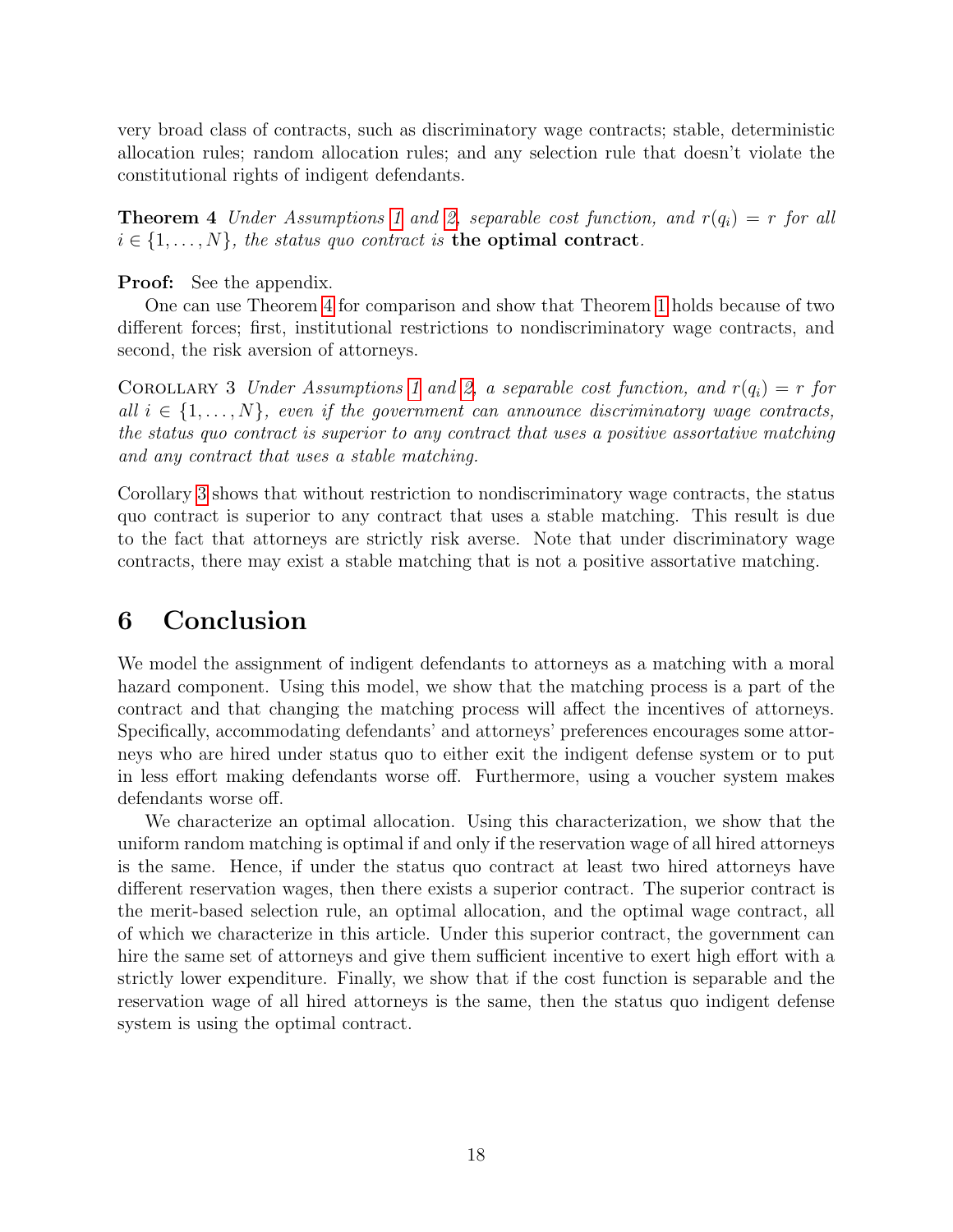### Appendix A Proofs of Results

**Proof of Lemma [1.](#page-8-0)** We find an optimal wage contract by finding binding constraints. Consider an optimal solution to the minimization problem. The minimization problem is a standard convex problem. The existence of an optimal solution is guaranteed (see [Grossman and Hart \(1983\)](#page-25-5)). Denote the optimal solution by  $(u_1^*, u_2^*)$ . We characterize the necessary conditions for  $(u_1^*, u_2^*)$  to be an optimal solution by finding which constraint is binding.

Given  $(u_1^*, u_2^*)$ , find an attorney *i* such that:

$$
r(q_i) + E_{\lambda}^i(c(e_2, d_j)) = R_{\lambda}.
$$

At least one attorney with this property exists. Denote an attorney with this property by i ∗ .

If the  $(IR)$  constraint for  $i^*$  is satisfied, then all individual rationality constraints are satisfied. Because the left-hand side of  $(IR)$  is the same for all  $i \in I$ , the right-hand side is maximized for attorney  $i^*$ .

We claim that  $(IR)$  for  $i^*$  binds. Suppose  $(IR)$  does not bind for  $i^*$ . Then we can reduce  $u_1^*$  and  $u_2^*$  uniformly to  $u_1^* - \epsilon, u_2^* - \epsilon$  such that (IR) is still satisfied for all  $i \in I$ . Note that this process does not affect (IC) constraints. Therefore, we can reduce the objective function, i.e., we can reduce the cost of the government, a contradiction with optimality of  $(u_1^*, u_2^*).$ 

If  $(IC)$  for the highest d is satisfied, then all incentive constraints are satisfied. Because the left-hand side of the (IC) constraint is the same for all  $d \in D$ , the right-hand side is maximized at  $d_N$ , the largest element in D.

Finally, we claim that  $(IC)$  for the highest d binds. However, suppose  $(IC)$  for the highest d does not bind. Consider the following relaxed problem:

$$
\min_{u_1, u_2} \sum_{i \in I} p_h h(u_2) + (1 - p_h) h(u_1)
$$
  
s.t.  

$$
u_1 + p_h(u_2 - u_1) \ge R_\lambda.
$$

After simplifying the constraint, we get:

$$
\min_{u_1, u_2} \sum_{i \in I} p_h h(u_2) + (1 - p_h) h(u_1)
$$
  
s.t.  

$$
(1 - p_h)u_1 + p_h u_2 \ge R_\lambda.
$$

Suppose  $(\tilde{u_1}, \tilde{u_2})$  is a solution to this relaxed problem, define  $u_1^{\dagger} = \tilde{u_1} - \frac{\epsilon}{1-\epsilon}$  $\frac{\epsilon}{1-p_h}$  and  $u_2^{\dagger} = \tilde{u_2} + \frac{\epsilon}{p_h}$  $\frac{\epsilon}{p_h}$ . Because the constraint is satisfied at  $(\tilde{u_1}, \tilde{u_2})$ , it is also satisfied at  $(u_1^{\dagger})$  $_{1}^{\dagger},u_{2}^{\dagger}$  $\begin{pmatrix} 1 \\ 2 \end{pmatrix}$ .  $(\tilde{u_1}, \tilde{u_2})$  is an optimal solution to this relaxed problem; therefore, the following problem must be optimized at  $\epsilon = 0$ :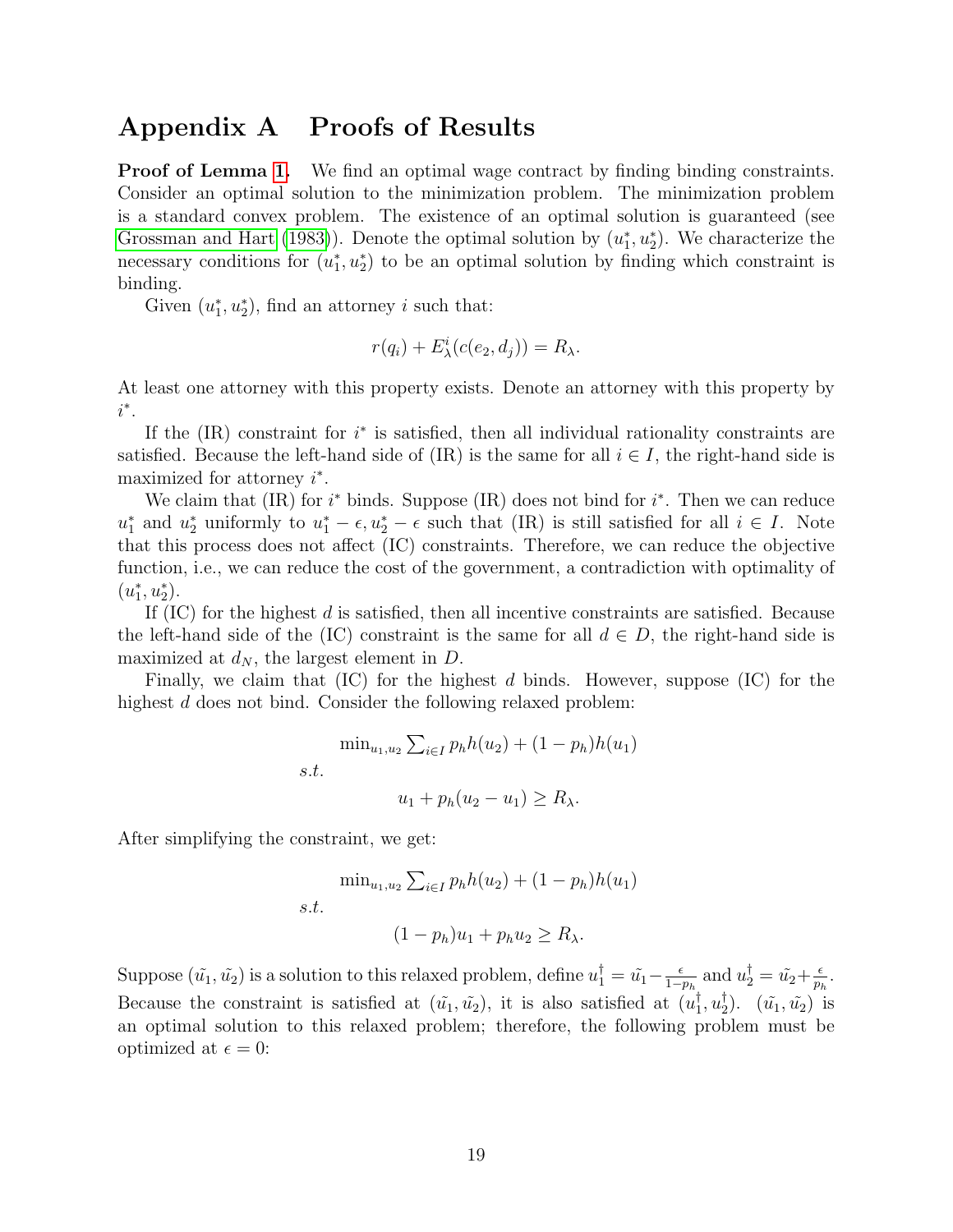$$
\min_{\epsilon} \sum_{i \in I} p_h h(\tilde{u}_2 + \frac{\epsilon}{p_h}) + (1 - p_h)h(\tilde{u}_1 - \frac{\epsilon}{1 - p_h})
$$
  
s.t.  

$$
(1 - p_h)\tilde{u}_1 + p_h\tilde{u}_2 \ge R_\lambda.
$$

Taking first-order condition with respect to  $\epsilon$  and evaluating it at  $\epsilon = 0$ , we get:

$$
\sum_{i \in I} p_h(\frac{1}{p_h}) h'(\tilde{u}_2) - \frac{1 - p_h}{1 - p_h} h'(\tilde{u}_1) = 0
$$
  
\n
$$
\Rightarrow h'(\tilde{u}_2) = h'(\tilde{u}_1)
$$
  
\n
$$
\Rightarrow \tilde{u}_1 = \tilde{u}_2.
$$

Consider the (IC) in the original problem. At  $\tilde{u}_1 = \tilde{u}_2$  left-hand side of (IC) is zero. Under Assumption [1,](#page-5-0) high effort costs more than low effort; hence, the right-hand side of (IC) is strictly positive. Thus, at  $(\tilde{u_1}, \tilde{u_2})$ , (IC) is violated. Therefore, (IC) constraints bind in the original problem.

Using this binding constraint, we can find an optimal wage contract. There is only one wage contract that satisfies all these necessary conditions. The optimal wage contract is:

$$
u_1^* = R_{\lambda} - p_h\left(\frac{c(e_h, d_N) - c(e_l, d_N)}{p_h - p_l}\right),
$$
  

$$
u_2^* = R_{\lambda} + (1 - p_h)\left(\frac{c(e_h, d_N) - c(e_l, d_N)}{p_h - p_l}\right).
$$

Е

**Proof of Theorem [3.](#page-16-1)** Given an allocation  $\lambda$  and a set of hired attorneys I, from Lemma [1](#page-8-0) the optimal wage contract is:

$$
u_1^* = R_{\lambda} - p_h\left(\frac{c(e_h, d_N) - c(e_l, d_N)}{p_h - p_l}\right),
$$
  

$$
u_2^* = R_{\lambda} + (1 - p_h)\left(\frac{c(e_h, d_N) - c(e_l, d_N)}{p_h - p_l}\right).
$$

Hence, the government's problem for finding the optimal allocation is:

$$
\min_{\lambda} \sum_{i \in I} p_h h(u_2^*) + (1 - p_h) h(u_1^*),
$$

or simply:

$$
\min_{\lambda} p_h h(u_2^*) + (1 - p_h) h(u_1^*).
$$

The objective function depends on  $\lambda$  only through  $R_{\lambda}$ , and it is strictly increasing in  $R_{\lambda}$ . Therefore, the government's problem is:

$$
\min_{\lambda} R_{\lambda}.
$$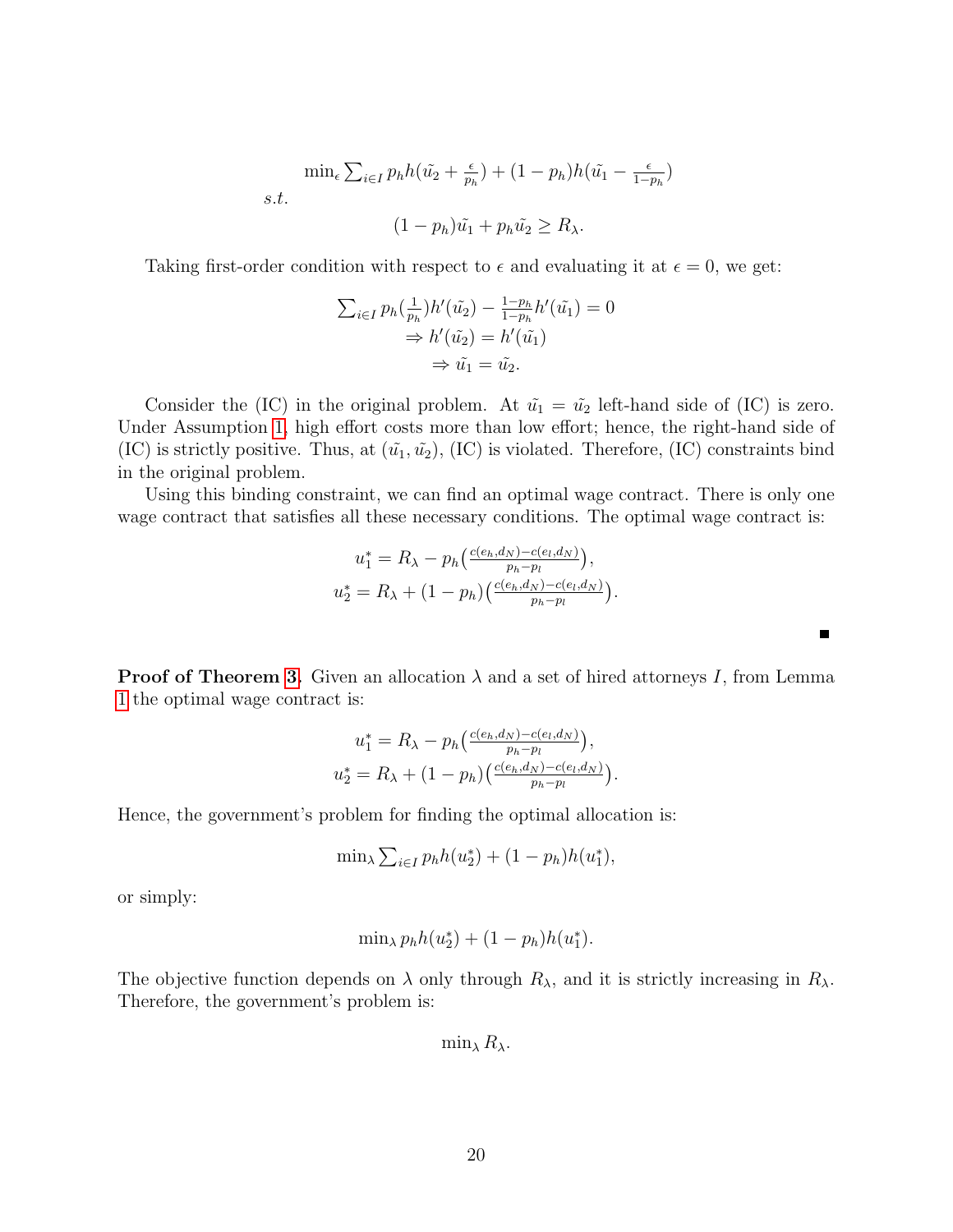Thus, the optimal allocation given the set  $I$  solves:

$$
\min_{\lambda} \left[ \max \left\{ r(q_i) + \sum_{j \in J} \phi_{\lambda}(i, j) (c(e_h, d_j)) \right\}_{i \in I} \right],
$$

which is equivalent to the linear program  $(LP^*)$ . Given the solution to this program,  $\{\phi^*(i,j)\}_{i\in I,j\in J}$ , we can use the Birkhoff-von Neumann decomposition algorithm to find the optimal allocation  $\lambda$ .  $\blacksquare$ 

**Proof of Lemma [5.](#page-17-0)** (If direction:) Suppose  $r(q_i) = r$  for all  $i \in I$ , and the uniform random allocation is not optimal. Then there exists  $\lambda'$  such that:

$$
\max \left\{ r + E_{\lambda'}(c(e_h, d)) \right\}_{i \in I} < \max \left\{ r + E_{\lambda_u}(c(e_h, d)) \right\}_{i \in I}
$$

.

 $r + E_{\lambda_u}(c(e_h, d))$  is constant for all  $i \in I$  and equal to  $r + \frac{\sum_{j \in J} (c(e_h, d_j))}{N}$  $\frac{(c(e_h, u_j))}{N}$ . Hence,

$$
\max\left\{r+E_{\lambda'}(c(e_h,d))\right\}_{i\in I} < r+\frac{\sum_{j\in J} (c(e_h,d_j))}{N}.
$$

Then under  $\lambda'$  we have:

$$
r + \sum_{j \in J} \phi_{\lambda'}(i, j)c(e_h, d_j) < r + \frac{\sum_{j \in J} (c(e_h, d_j))}{N} \forall i \in I
$$
\n
$$
\Rightarrow \sum_{i \in I} \left( r + \sum_{j \in J} \phi_{\lambda'}(i, j)c(e_h, d_j) \right) < \sum_{i \in I} \left( r + \frac{\sum_{j \in J} (c(e_h, d_j))}{N} \right)
$$
\n
$$
\Rightarrow \sum_{i \in I} \sum_{j \in J} \phi_{\lambda'}(i, j)c(e_h, d_j) < \sum_{i \in I} \frac{\sum_{j \in J} (c(e_h, d_j))}{N}
$$
\n
$$
\Rightarrow \sum_{j \in J} \sum_{i \in I} \phi_{\lambda'}(i, j)c(e_h, d_j) < \sum_{j \in J} \frac{\sum_{i \in I} (c(e_h, d_j))}{N}
$$
\n
$$
\Rightarrow \sum_{j \in J} c(e_h, d_j) < \sum_{j \in J} (c(e_h, d_j)),
$$

a contradiction.

(Only if direction:) If  $r(q_i)$  is not constant, there exist  $i', i'' \in I$  such that  $r(q_{i'}) < r(q_{i''})$ . Hence, under the uniform random allocation:

$$
r(q_{i'}) + E_{\lambda_u}(c(e_h, d)) < R_{\lambda_u},
$$

and:

$$
r(q_{i'}) + E_{\lambda_u}(c(e_h, d)) < r(q_{i''}) + E_{\lambda_u}(c(e_h, d)).
$$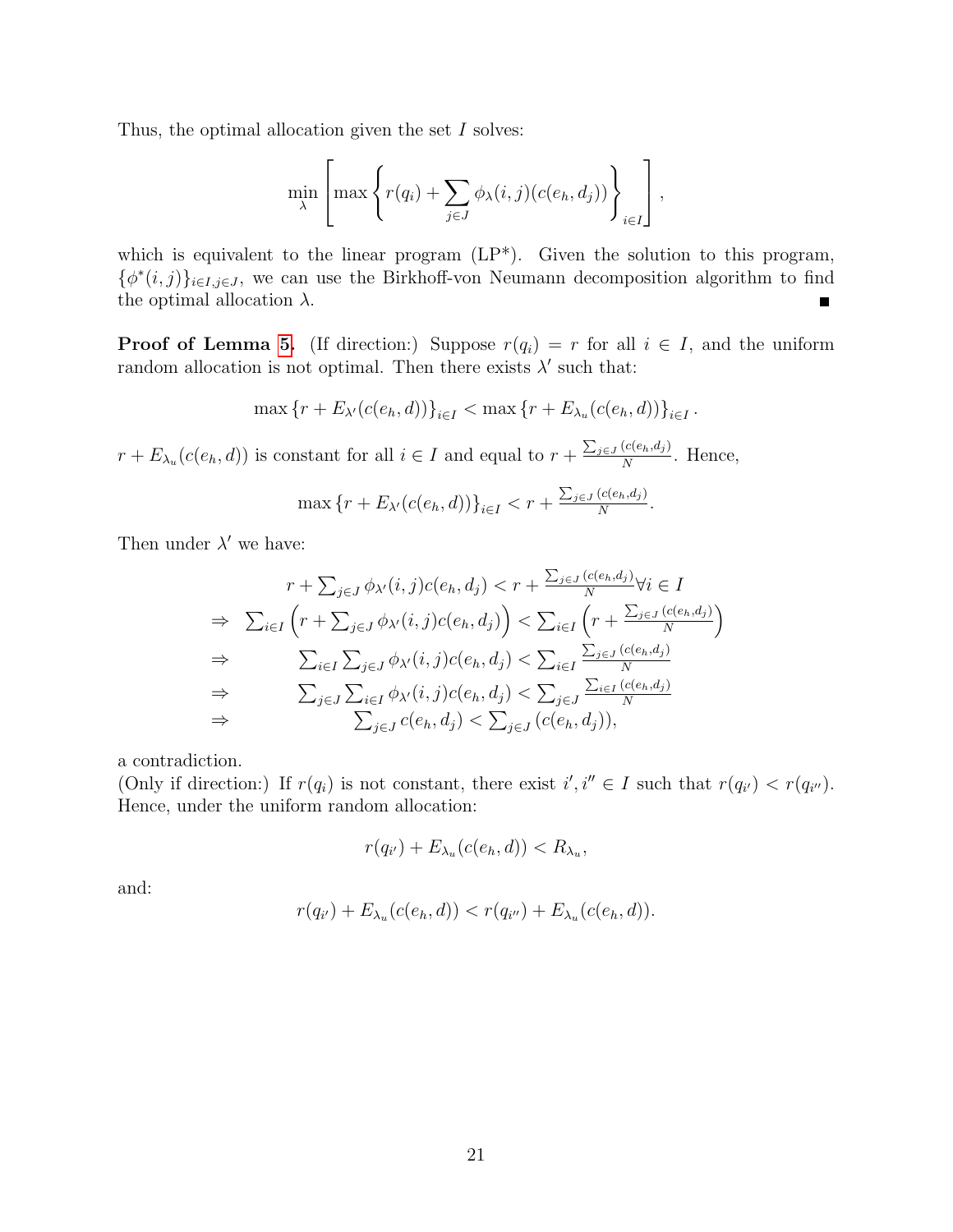Fix an arbitrary small  $\epsilon > 0$  and construct a new allocation  $\bar{\lambda}$  such that:

$$
\phi_{\bar{\lambda}}(i', 1) = \frac{1-\epsilon}{N},
$$

$$
\phi_{\bar{\lambda}}(i', N) = \frac{1+\epsilon}{N},
$$

$$
\phi_{\bar{\lambda}}(i, 1) = \frac{1}{N} + \frac{\epsilon}{(N-1)N} \quad \forall i \in I, i \neq i',
$$

$$
\phi_{\bar{\lambda}}(i, N) = \frac{1}{N} - \frac{\epsilon}{(N-1)N} \quad \forall i \in I, i \neq i',
$$

$$
\phi_{\bar{\lambda}}(i, j) = \frac{1}{N} \quad \forall i \in I, j \in J, j \neq 1, N.
$$

Intuitively, the new allocation rule is constructed from the uniform random allocation with a few changes. i' gets the easiest case with lower probability under  $\bar{\lambda}$ . Everyone else gets the easiest case with higher probability under  $\bar{\lambda}$ . However, i' gets the hardest case with higher probability under  $\lambda$ . Everyone else gets the hardest case with lower probability under  $\lambda$ .

Note that  $\lambda$  is indeed an allocation because each row and column of  $\Phi$  adds up to 1. For an arbitrary small  $\epsilon > 0$  we have:

$$
r(q_{i'})+E_{\bar{\lambda}}(c(e_h,d))< r(q_{i''})+E_{\bar{\lambda}}(c(e_h,d)).
$$

For any  $i \neq i'$ :

$$
r(q_i) + E_{\bar{\lambda}}(c(e_h, d)) < r(q_i) + E_{\lambda_u}(c(e_h, d)),
$$

one such *i* is  $i = i''$ :

$$
r(q''_i) + E_{\bar{\lambda}}(c(e_h, d)) < r(q''_i) + E_{\lambda_u}(c(e_h, d)) \le R_{\lambda_u}.
$$

However, for  $i'$ :

$$
r(q_{i'}) + E_{\bar{\lambda}}(c(e_h, d)) > r(q_{i'}) + E_{\lambda_u}(c(e_h, d)).
$$

Therefore:

$$
r(q_{i'}) + E_{\lambda_u}(c(e_h, d)) < r(q_{i''}) + E_{\bar{\lambda}}(c(e_h, d)) \le R_{\lambda_u}.
$$

We can conclude that

$$
R_{\bar{\lambda}} < R_{\lambda_u}.
$$

This is a contradiction with optimality of the uniform random allocation.

Proof of Theorem [4.](#page-18-0) From Lemma [5](#page-17-0) we know that the uniform random allocation is the optimal allocation. We need to show that a nondiscriminatory wage contract is optimal even if the government can use discriminatory wage contracts.

Consider a selection rule, an allocation rule  $\Lambda$ , and an optimal discriminatory wage contract  $\{u_1^{\dagger}$  $_{1}^{\dagger}(i,j),u_{2}^{\dagger}% (i),u_{1}^{\dagger}(j),u_{2}^{\dagger}(j),u_{1}^{\dagger}(j),u_{2}^{\dagger}(j),u_{1}^{\dagger}(j),u_{2}^{\dagger}(j),$  $\{z_i^{\dagger}(i,j)\}_{i\in I^a,j\in J}$ . We need to show that the cost of government under this contract is higher than the cost of the government under the status quo contract. We restrict our attention to optimal discriminatory wage contracts only because if this claim is true for any contract that uses an optimal discriminatory wage contract then it is true for any other contract, too.

Denote the set of hired attorneys under this contract by I, the allocation by  $\lambda$ , and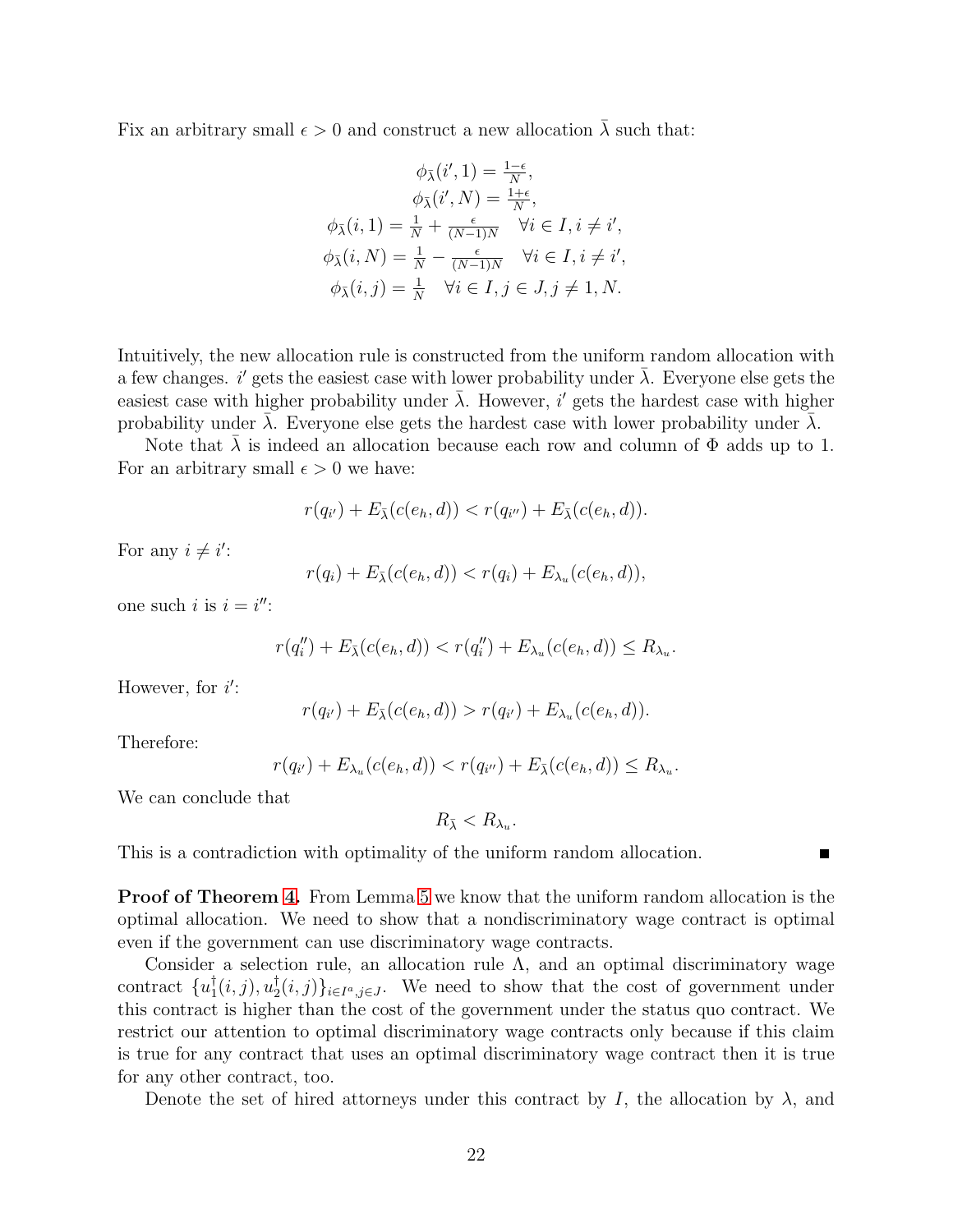the optimal discriminatory wage contract by  $\{u_1^{\dagger}$  $_{1}^{\dagger}(i,j),u_{2}^{\dagger}% (i),u_{1}^{\dagger}(j),u_{2}^{\dagger}(j),u_{1}^{\dagger}(j),u_{2}^{\dagger}(j),u_{1}^{\dagger}(j),u_{2}^{\dagger}(j),$  $\{z_i(i,j)\}_{i\in I,j\in J}$ . After the contract is signed, attorneys and indigent defendants are matched based on  $\lambda$ . Note that each attorney is assigned to one indigent defendant, and denote this realized matching by  $\mu$ . The cost of government if  $\mu$  is realized is:

$$
\mathcal{C}_{\mu} = \sum_{i \in I} (p_2 h(u_2^*(i, \mu^{-1}(i))) + (1 - p_2) h(u_1^*(i, \mu^{-1}(i))),
$$

where:

$$
u_1^{\dagger}(i, \mu^{-1}(i)) = r(q_i) + c(e_h, d_{\mu^{-1}(i)}) - p_h\left(\frac{c(e_h) - c(e_l)}{p_h - p_l}\right),
$$
  

$$
u_2^{\dagger}(i, \mu^{-1}(i)) = r(q_i) + c(e_h, d_{\mu^{-1}(i)}) + (1 - p_h)\left(\frac{c(e_h) - c(e_l)}{p_h - p_l}\right).
$$

Finding an optimal discriminatory wage contract is simple. For each possible match  $\mu(\tilde{j}) = \tilde{i}$ , there are two binding constraints, an incentive compatibility constraint for  $\tilde{i}$ when he/she is matched to indigent defendant  $\tilde{j}$ , and an individual rationality constraint for  $\tilde{i}$  when he/she is matched to indigent defendant  $\tilde{j}$ . One can show these constraints bind at optimality. Hence, the optimal wage contract  $u_1^{\dagger}$  $\frac{1}{1}(i,j),u_2^{\dagger}$  $_{2}^{\dagger}(i, j)$  is derived by solving each possible match under the allocation  $\lambda$ . Note that  $c(e, d_i) = c(e) - g(d_i)$  implies  $c(e_h, d_j) - c(e_l, d_j) = c(e_h) - c(e_l).$ 

For any set of hired attorneys I, we know that  $r(q_i) > r(q_1) = r \forall i \in I$ . Therefore:

$$
u_1^*(i, \mu^{-1}(i)) \ge r + c(e_h, d_{\mu^{-1}(i)}) - p_h\left(\frac{c(e_h) - c(e_l)}{p_h - p_l}\right),
$$
  

$$
u_2^*(i, \mu^{-1}(i)) \ge r + c(e_h, d_{\mu^{-1}(i)}) + (1 - p_h)\left(\frac{c(e_h) - c(e_l)}{p_h - p_l}\right).
$$

Define

$$
\xi = r - p_h \left( \frac{c(e_h) - c(e_l)}{p_h - p_l} \right),
$$
  

$$
\zeta = r + (1 - p_h) \left( \frac{c(e_h) - c(e_l)}{p_h - p_l} \right).
$$

Hence,

<span id="page-23-0"></span>
$$
u_1^*(i, \mu^{-1}(i)) \ge c(e_h, d_{\mu^{-1}(i)}) + \xi,
$$
\n<sup>(7)</sup>

$$
u_2^*(i, \mu^{-1}(i)) \ge c(e_h, d_{\mu^{-1}(i)}) + \zeta.
$$
\n(8)

The cost of the government under the uniform random allocation with nondiscriminatory wage contract is

$$
C_u = \sum_{i \in I} (p_2 h(u_2^{\dagger}) + (1 - p_2) h(u_1^{\dagger})),
$$

where:

$$
u_1^{\dagger} = r + E_d(c(e_h, d)) - p_h\left(\frac{c(e_h) - c(e_l)}{p_h - p_l}\right) = E_d(c(e_h, d)) + \xi,
$$
  

$$
u_2^{\dagger} = r + E_d(c(e_h, d)) + (1 - p_h)\left(\frac{c(e_h) - c(e_l)}{p_h - p_l}\right) = E_d(c(e_h, d)) + \zeta.
$$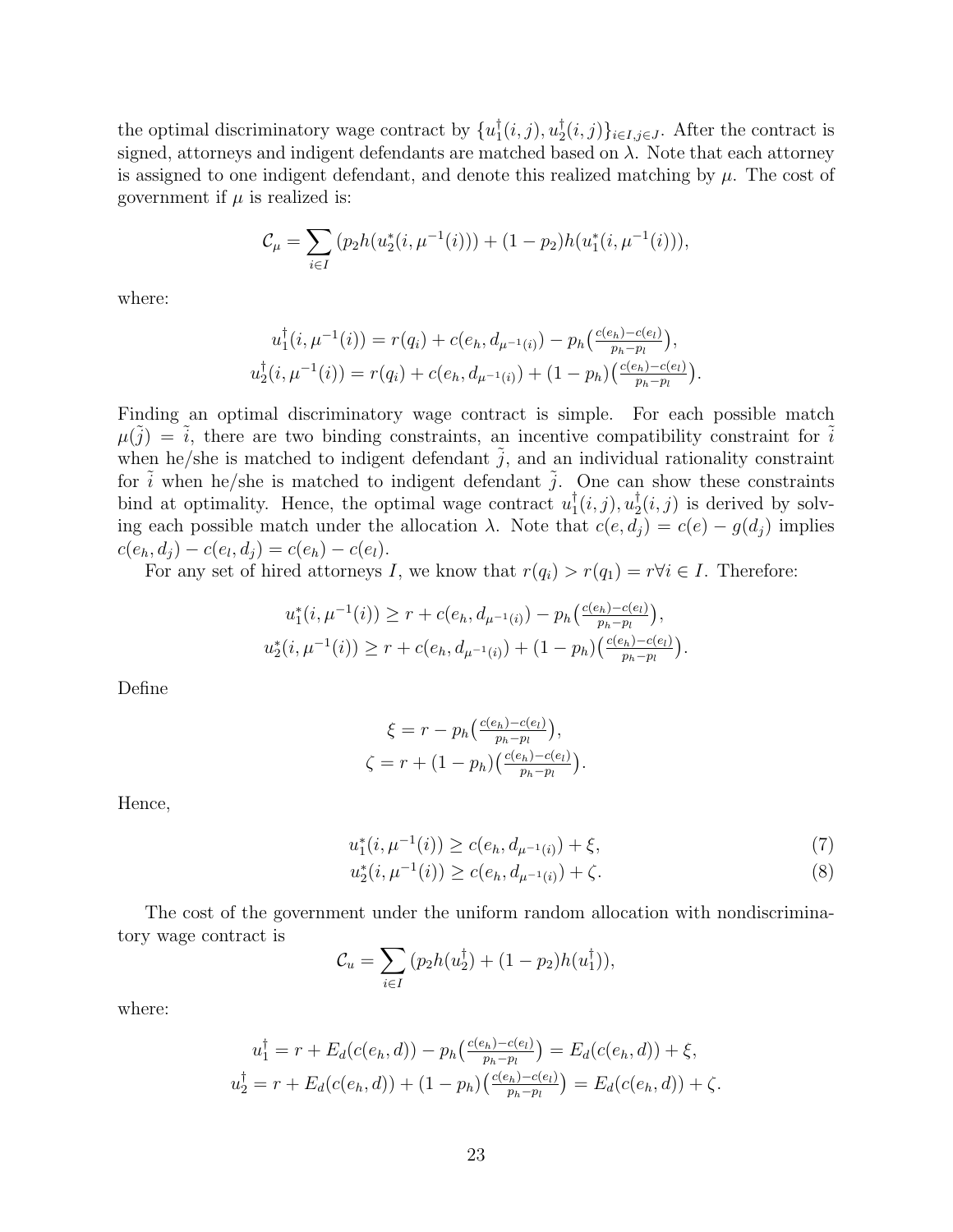Suppose there exists  $i' \in I$  such that  $u_2^*(i', \mu^{-1}(i')) \neq \frac{\sum_{i \in I} u_2^*(i, \mu^{-1}(i))}{N}$  $\frac{N^{(i,\mu-(i))}}{N}$ , i.e., at least two attorneys are getting different wages under the high signal. Under Assumption [1,](#page-5-0)  $h(.)$  is a strictly convex function. By Jensen's inequality, we have:

<span id="page-24-3"></span>
$$
h\left(\frac{\sum_{i\in I} u_2^*(i,\mu^{-1}(i))}{N}\right) < \frac{\sum_{i\in I} h(u_2^*(i,\mu^{-1}(i))}{N}.\tag{9}
$$

From equation [\(8\)](#page-23-0) we have:

$$
\frac{\sum_{i \in I} u_2^*(i, \mu^{-1}(i))}{N} \ge \frac{\sum_{i \in I} (c(e_h, d_{\mu^{-1}(i)}) + \zeta)}{N} \tag{10}
$$

<span id="page-24-1"></span>
$$
= \zeta + \frac{\sum_{i \in I} c(e_h, d_{\mu^{-1}(i)})}{N} = \zeta + \frac{\sum_{j \in J} c(e_h, d_j)}{N} = \zeta + E_d(c(e_h, d)) = u_2^{\dagger}.
$$
 (11)

Under Assumption [1,](#page-5-0)  $h(.)$  is a strictly increasing function; therefore:

<span id="page-24-2"></span>
$$
h(u_2^{\dagger}) \le h(\frac{\sum_{i \in I} u_2^*(i, \mu^{-1}(i))}{N}). \tag{12}
$$

Observe that that if there does not exist  $i' \in I$  such that  $u_2^*(i', \mu^{-1}(i')) \neq \frac{\sum_{i \in I} u_2^*(i, \mu^{-1}(i))}{N}$  $\frac{(i,\mu-(i))}{N},$ then for at least one attorney  $i \in I$  we must have that  $r(q_i) > r$ . In this case, the Jensen's inequality is a weak inequality; however, inequity [\(11\)](#page-24-1) is a strict inequality. Therefore, inequality [\(12\)](#page-24-2) holds with strict inequality.

By comparing inequality [\(9\)](#page-24-3) and inequality [\(12\)](#page-24-2), we get:

$$
\sum_{i \in I} h(u_2^{\dagger}) < \sum_{i \in I} h(u_2^*(i, \mu^{-1}(i)).
$$

Similarly:

$$
\sum_{i \in I} h(u_1^{\dagger}) < \sum_{i \in I} h(u_1^*(i, \mu^{-1}(i)).
$$

Therefore:

$$
\mathcal{C}_u < \mathcal{C}_\mu.
$$

We can conclude that the status quo system, i.e., the merit-based selection rule, the uniform random allocation rule, and nondiscriminatory wage contracts, is the optimal contract even among discriminatory wage contracts.

# References

- Anderson, J. M. and Heaton, P. (2012). How much difference does the lawyer make: The effect of defense counsel on murder case outcomes. Yale LJ, 122:154.
- <span id="page-24-0"></span>Cohen, T. H. (2012). Who is better at defending criminals? does type of defense attorney matter in terms of producing favorable case outcomes. Criminal Justice Policy Review, page 0887403412461149.